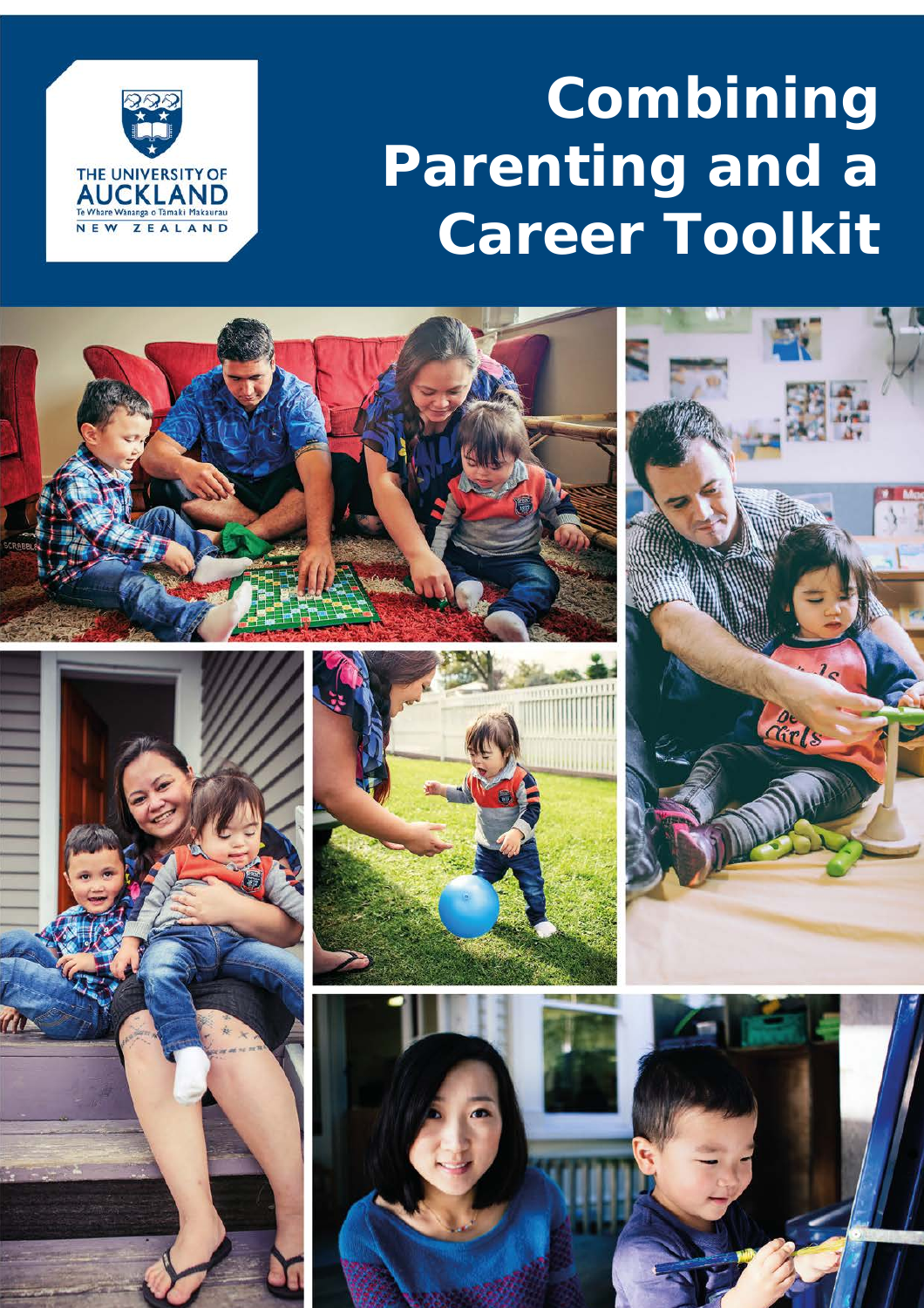# **Contents**

| The University of Auckland Merit Relative to Opportunity Policy  16 |
|---------------------------------------------------------------------|
|                                                                     |
|                                                                     |
| SECTION 7: Working and caring for babies and children  21           |
| The University of Auckland Early Childhood Education centres21      |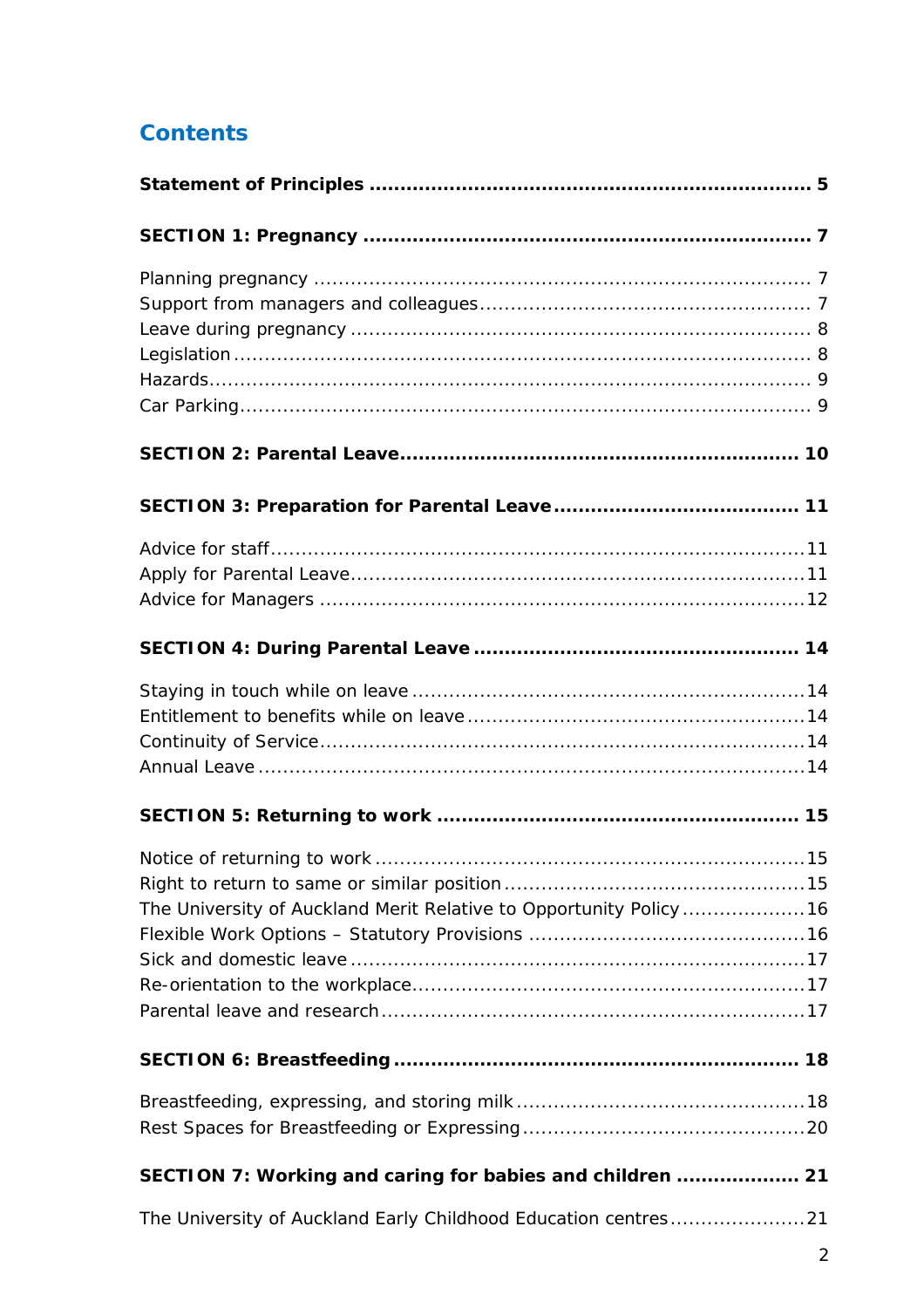| Combining Parenting and a Career - seminars and networking opportunities22 |  |
|----------------------------------------------------------------------------|--|
|                                                                            |  |
|                                                                            |  |
|                                                                            |  |
|                                                                            |  |
|                                                                            |  |
|                                                                            |  |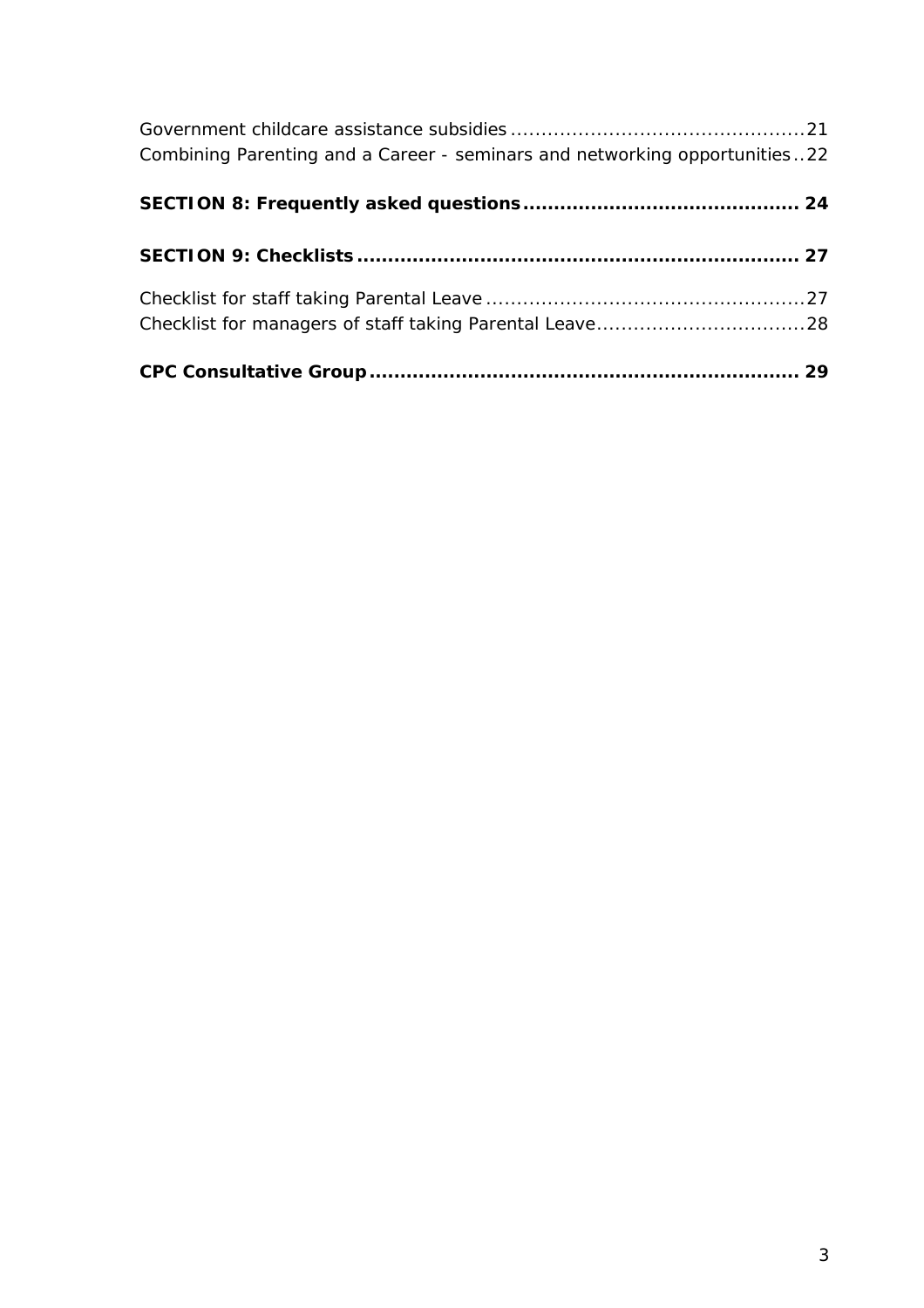# **Introduction**

The University of Auckland is committed to ensuring that the workplace accommodates the reasonable requirements of staff members' work, life, family, and carer responsibilities and supports employees to achieve a balance between these responsibilities. This commitment includes developing measures that recognise the needs of staff combining parenting and a career so they are not disadvantaged either in their work conditions or career development.

The University is also committed to supporting the colleagues and managers of those taking parental leave and combining parenting with a career.

This toolkit is designed to support a range of needs of:

- Pregnant staff
- Staff intending to take parental leave
- Parents returning to work after parental leave
- Caregivers and support people
- Partners and family members
- Colleagues
- Managers

It contains information about:

- Pregnancy
- Parental leave (paid and unpaid)
- Returning to work (including flexible work options)
- Support structures, including advisers, seminars and networking opportunities, for staff working and caring for babies and children

It also provides answers to some frequently asked questions.

September 2013 Updated June 2016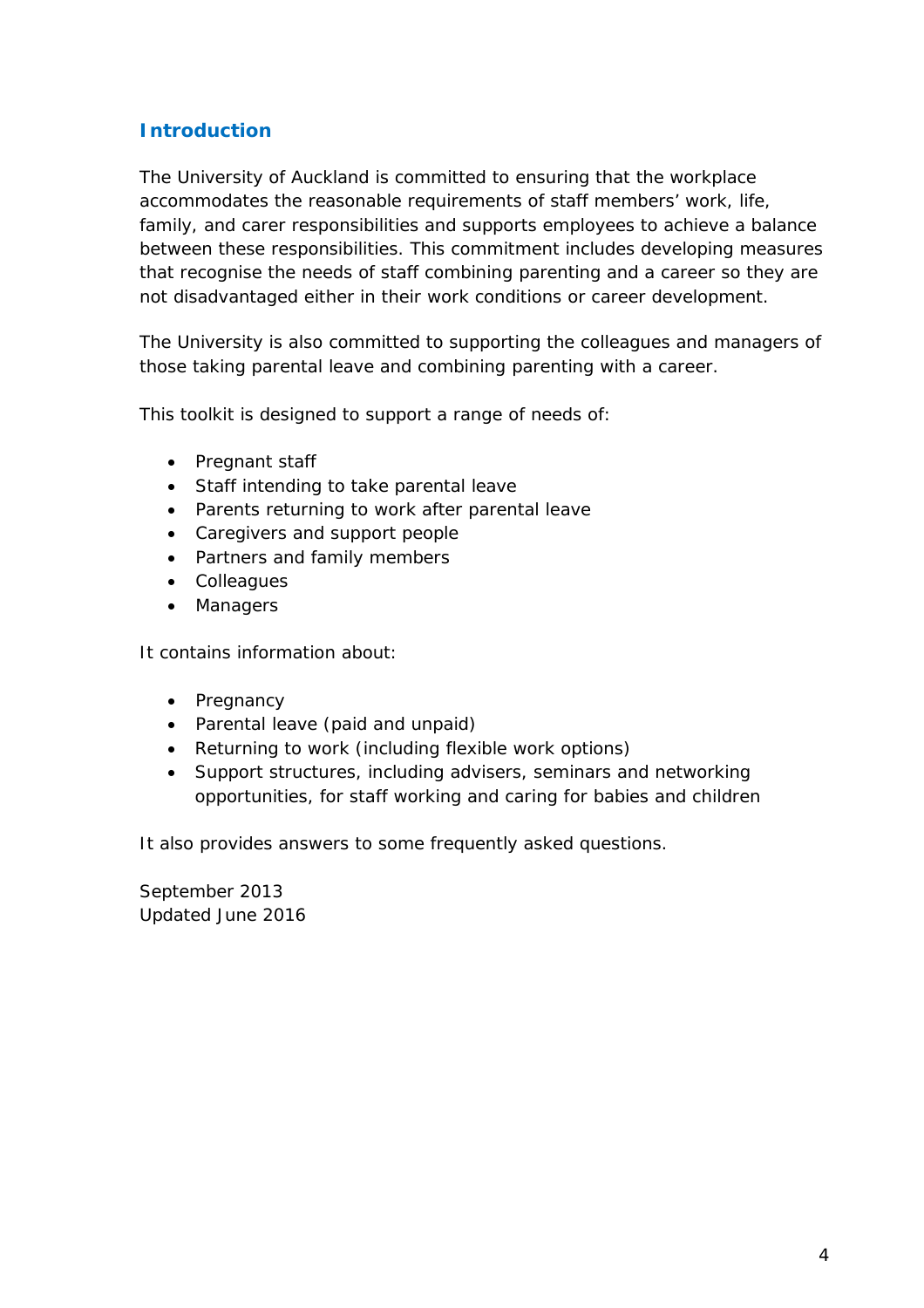# <span id="page-4-0"></span>**Statement of Principles**

The University of Auckland is committed to supporting all staff in maintaining and developing their careers while carrying out their roles as parents and carers. The University is committed to providing a supportive working environment through actively promoting information, policies, and guidelines relevant to the achievement of work, life, and family balance for employees. The University is strongly committed to supporting staff who are expectant mothers through pregnancy, parental leave and of the transition back to the workplace, and staff who have committed to being the primary caregiver.

The University recognises that best practice in all these areas ensures compliance with legislation and assists the University to recruit and retain talented staff.

Strategies to support staff who combine parenting and a career align with The University of Auckland Strategic Plan 2013-2020, in which the University commits to:

#### **Values:**

Providing equal opportunities to all who have the potential to succeed in a university of high international standing.

# **Objectives:**

- Objective 1: A work environment characterised by a commitment to clear expectations, development of potential, inclusiveness, high achievement and rewarding performance
- Objective 2:

An outstanding staff experience where success is celebrated and high levels of engagement achieved

• Objective 11: Partnerships in which the University and Māori work together to achieve their shared aspirations

Initiatives to support staff during pregnancy, parental leave and the return to work are consistent with the University's **Equity Policy, Flexible Work Policy**, and [Work Life, Family and Carers Policy.](https://www.auckland.ac.nz/en/about/the-university/how-university-works/policy-and-administration/equity/work--life--family-and-carers-policy--.html)

University of Auckland staff who are partners, family members, and friends may also be involved in a woman's pregnancy, leave and return to work, and they may also need support during these periods.

The University will assist managers to achieve best practice through information, training and professional development. All policies relating to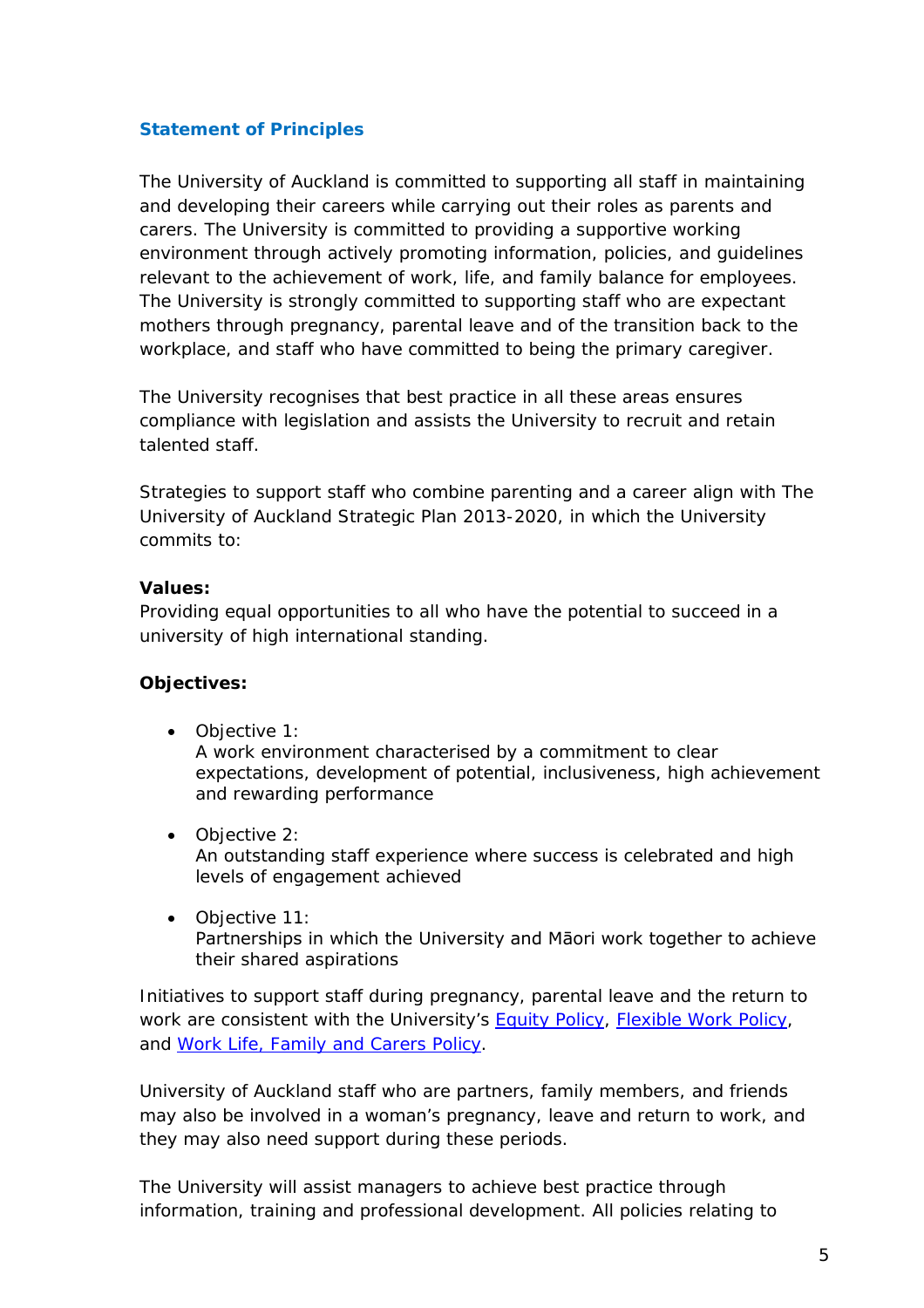combining parenting and a career can be accessed at [www.equity.auckland.ac.nz/cpc](http://www.auckland.ac.nz/uoa/home/about/eo-equity-office/eo-information-for-staff/eo-family-responsibilities)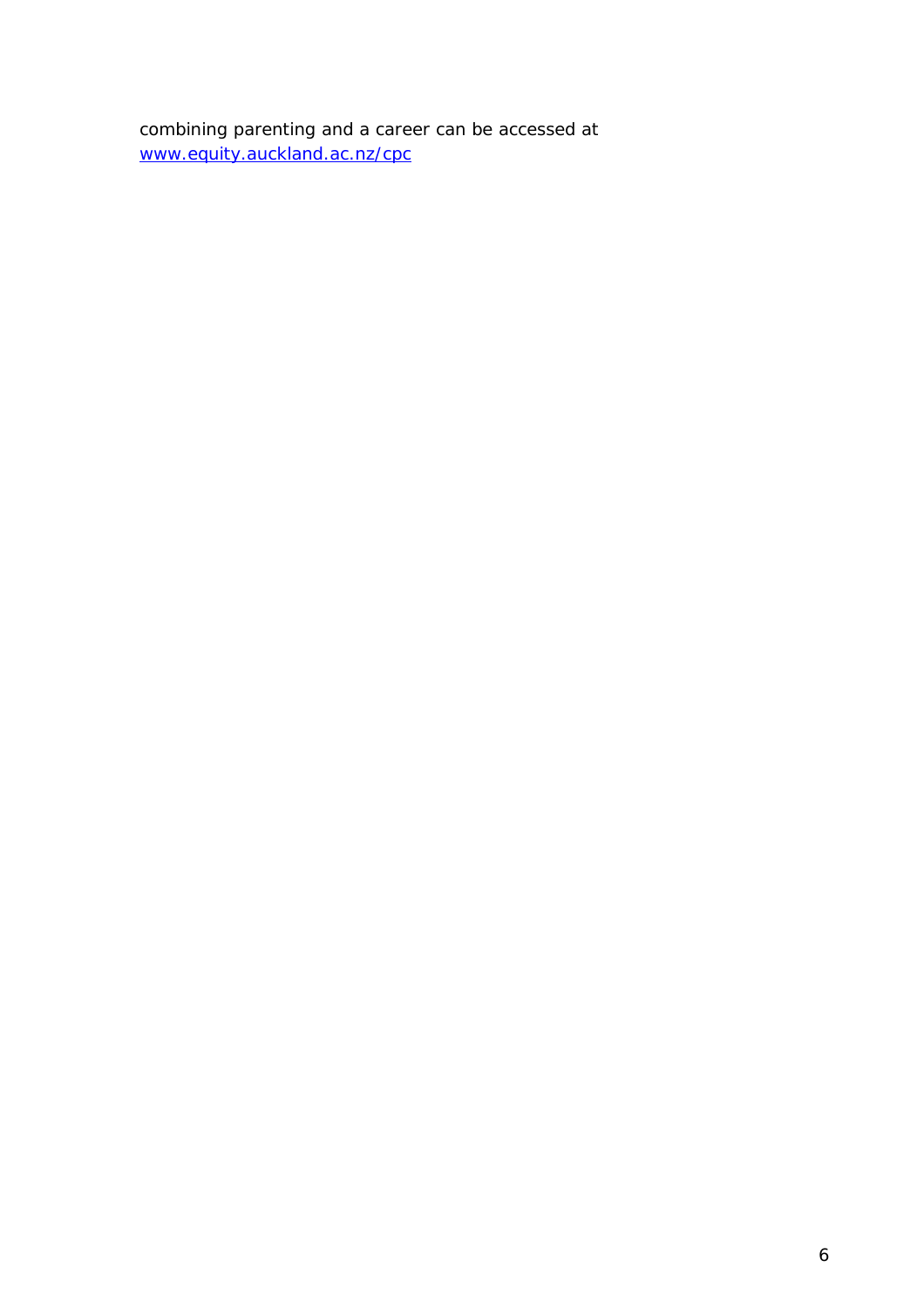# <span id="page-6-0"></span>**SECTION 1: Pregnancy**

Pregnancy is a natural part of a woman's life. It does, however, bring changes which may or may not impact on a woman's ability to work in her usual capacity.

## <span id="page-6-1"></span>**Planning pregnancy**

The challenges of career advancement can sometimes make it difficult to determine the best time to have a baby or another child. It may be necessary to make long-term plans for career breaks or to research what support is available (eg, how opportunities for research and study leave for academic staff can be fit around pregnancy and child-rearing).

An employee undergoing fertility treatment may have special needs for support. For some In Vitro Fertilisation (IVF) will be necessary for conception. For more information, visit [www.fertilityassociates.co.nz.](http://www.fertilityassociates.co.nz/) We encourage you to speak with your manager in the early stages of your IVF treatment to ensure you receive any necessary support.

Becoming pregnant with twins or multiples can be quite a different experience to that of a singleton pregnancy. For more information, visit [www.multiples.org.nz.](http://www.multiples.org.nz/) Informing your manager in the early stages of your pregnancy will help ensure you receive the necessary support.

Adoption may be the choice for some employees. If you are involved in the adoption process, we encourage you to let your manager know to ensure you receive any support necessary. For adoption information, visit [www.adoptionoption.org.nz.](http://www.adoptionoption.org.nz/)

Where pregnancy is not planned, issues around career advancement or work commitment may need additional discussion with the manager.

#### <span id="page-6-2"></span>**Support from managers and colleagues**

The University recognises the needs of pregnant staff, their partners, and their families. Where possible, the University will support staff by granting leave, arranging flexible work hours or providing duties appropriate to their pregnancy. Certain cultural protocols may also be required. Support during pregnancy will be determined on a case-by-case basis.

The University's [Flexible Work Policy](https://www.auckland.ac.nz/en/about/the-university/how-university-works/policy-and-administration/human-resources1/employer-and-employee-responsibilities/flexible-work-policy-and-procedures-.html) recognises that staff may need temporary changes to hours of work or other conditions of employment during pregnancy.

Women who are pregnant may need more frequent breaks or rest periods. A list of available rest rooms is available at [www.equity.auckland.ac.nz/cpc](http://www.equity.auckland.ac.nz/cpc) Equipment needs, such as a stool to sit on while lecturing, can also be accommodated by the department with assistance from Property Services.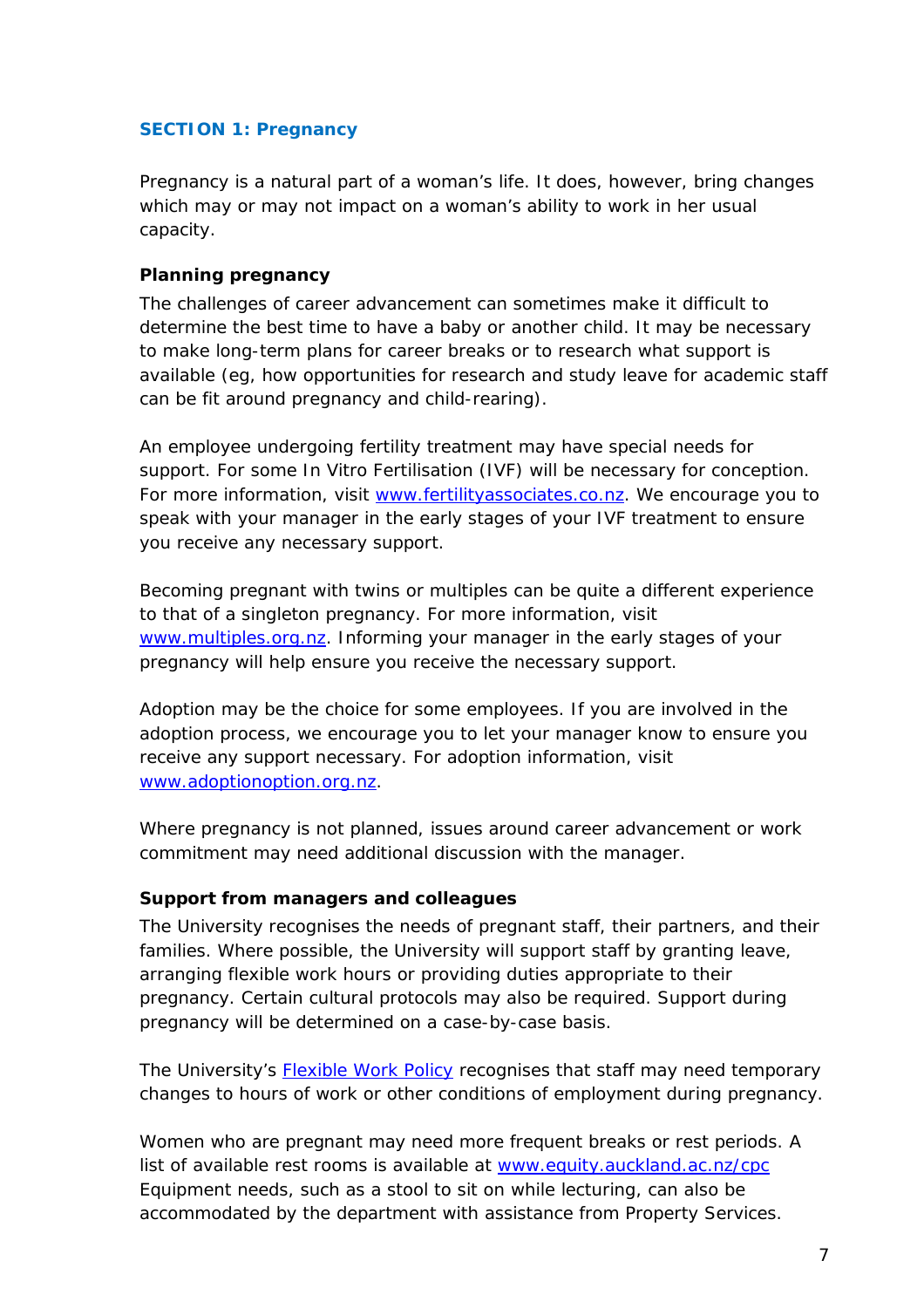In the event that a pregnancy requires medical attention or ends in a miscarriage or still-birth, extra support from managers and colleagues may be needed both for the mother and for staff close to her. Please talk to your HR team, who can assist in this situation.

# <span id="page-7-0"></span>**Leave during pregnancy**

Unpaid leave is available for mothers and their partners. This includes:

# • **Special Leave**

Before starting maternity leave, women are entitled to take up to 10 days of unpaid Special Leave for reasons connected with the pregnancy, eg, antenatal classes or doctor's appointments.

# • **Partner/Paternity Leave**

Partners/fathers (including those in same-sex relationships) may be eligible for Unpaid Parental Leave of either one week (for a spouse/partner with six months' eligible service), or two weeks (for a spouse/partner with 12 months' eligible service). This can be taken within 21 days either side of the expected date of delivery or adoption.

# • **Sick Leave**

Sick Leave is covered in employment agreements. Although pregnancy is not regarded as an illness, women are entitled to sick leave for pregnancy-related health conditions and other illnesses.

# <span id="page-7-1"></span>**Legislation**

This toolkit and the University are compliant with the following key legislation relating to pregnancy/Parental Leave:

- The Human Rights Act 1993
- The Employment Relations Act 2000
- The Parental Leave and Employment Protection Act 1987
- The Holidays Act 2003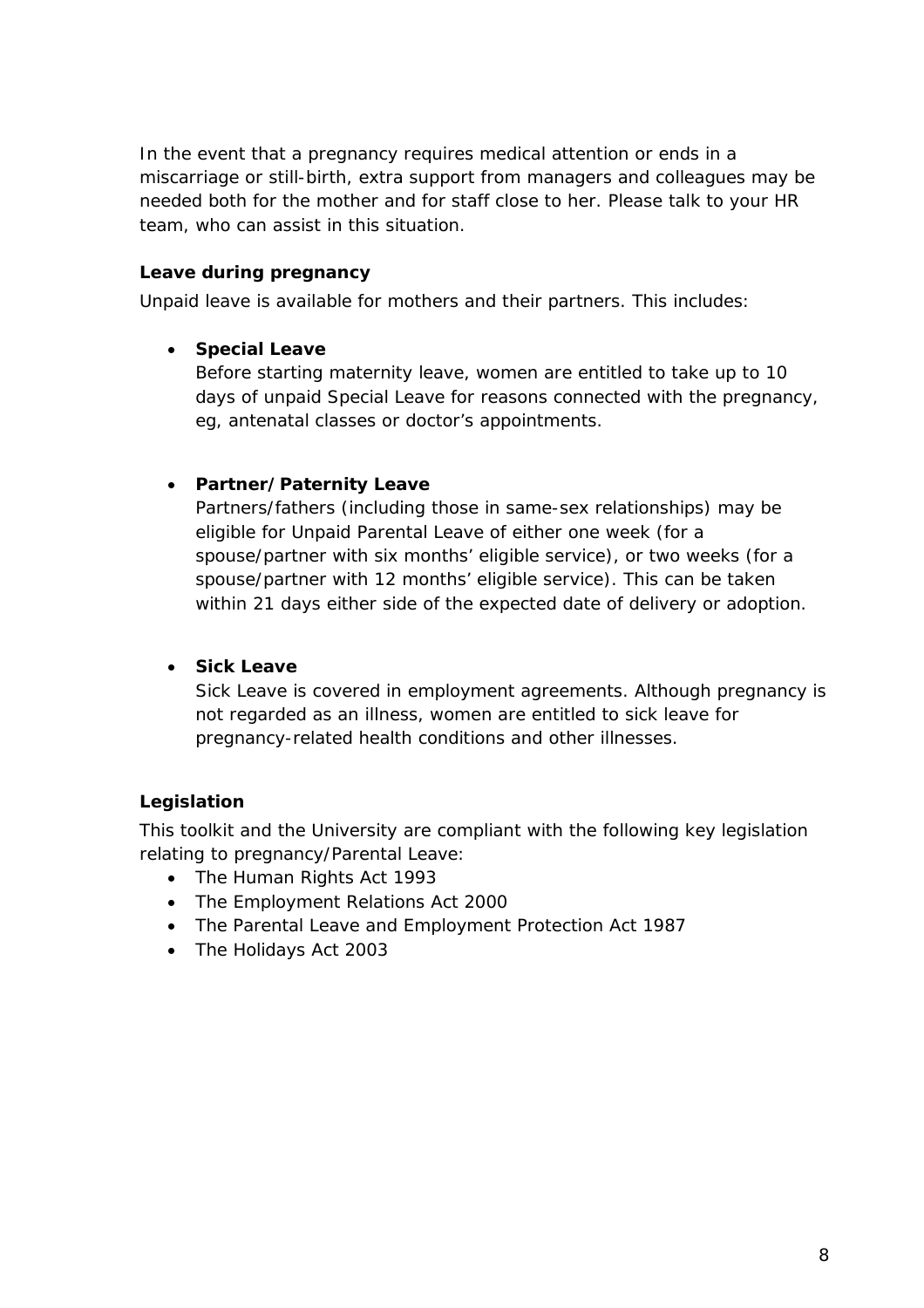# <span id="page-8-0"></span>**Hazards**

Under Health and Safety Guidelines assessment of known reproductive hazards to men's and women's health should be carried out as a normal part of hazard identification, irrespective of the status of staff (and students).

In certain areas of the University there will be substances which present a hazard through inhalation, and more rarely by ingestion, absorption or accidental injection (eg, high pressure equipment or contaminated sharp objects).

It is important that women working with hazardous substances advise their manager immediately upon becoming pregnant so that appropriate safeguards can be put in place.

# <span id="page-8-1"></span>**Car Parking**

The University provides a limited number of parking permits for staff with family responsibilities. They can be used at some University car parks by women in the later stages of pregnancy. These car parks can be especially useful for women who would otherwise use public transport but need to drive to work in the last months. These are not allocated spaces.

For further information see [www.equity.auckland.ac.nz/cpc](http://www.equity.auckland.ac.nz/cpc)

If you have a University parking permit and intend to take Parental Leave, deductions can be put on hold until you return. You will need to hand the permit you display on your vehicle to Unisafe Control Room, B409 - 24 Symonds Street. Once they have received your permit, they will place this onhold in the University's car parking system and advise payroll to suspend deductions from the date the permit is received.

When you are returning to work, contact Car Parking. They will reissue your permit and notify payroll to restart deductions from your first day back.

# **Car Parking Administrator**

Property Services Building 409 24 Symonds Street City Campus **Ext:** 88485 **Email:** [carparking@auckland.ac.nz](mailto:carparking@auckland.ac.nz)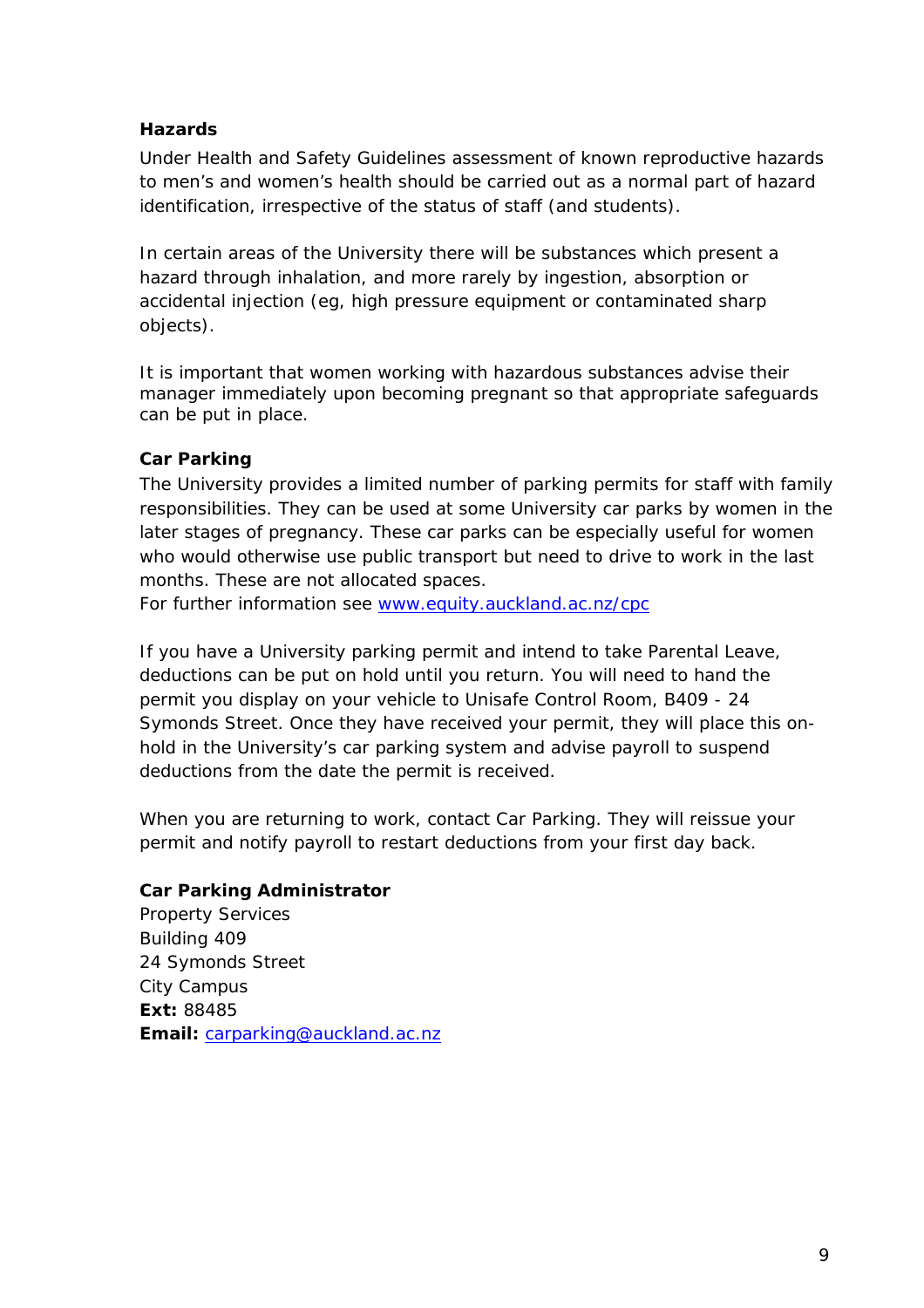# <span id="page-9-0"></span>**SECTION 2: Parental Leave**

Human Resources has developed a **[Parental Leave Guide for Staff](https://www.staff.auckland.ac.nz/assets/staff/HR/leave/documents/2016%20Parental%20Leave%20Guide%20for%20Staff.pdf)** which can be found on the Intranet [here](https://www.staff.auckland.ac.nz/en/human-resources/leave/types-of-leave-and-how-to-apply.html#3ba0491369d9d335fff2671f46a159cd)

It includes information such as:

# **What is Parental Leave?**

## **Government Paid Parental Leave**

- Eligibility
- What types of parental leave are available from the Government?
- Keeping In Touch (KIT) Days

# **University Paid Parental Leave**

- Flexibility
- How do I apply for Parental Leave?
- Continuity of Service
- Options for Parental Leave for Academic Staff
- What do I need to do before going on parental leave?

**Frequently Asked Questions Returning to work**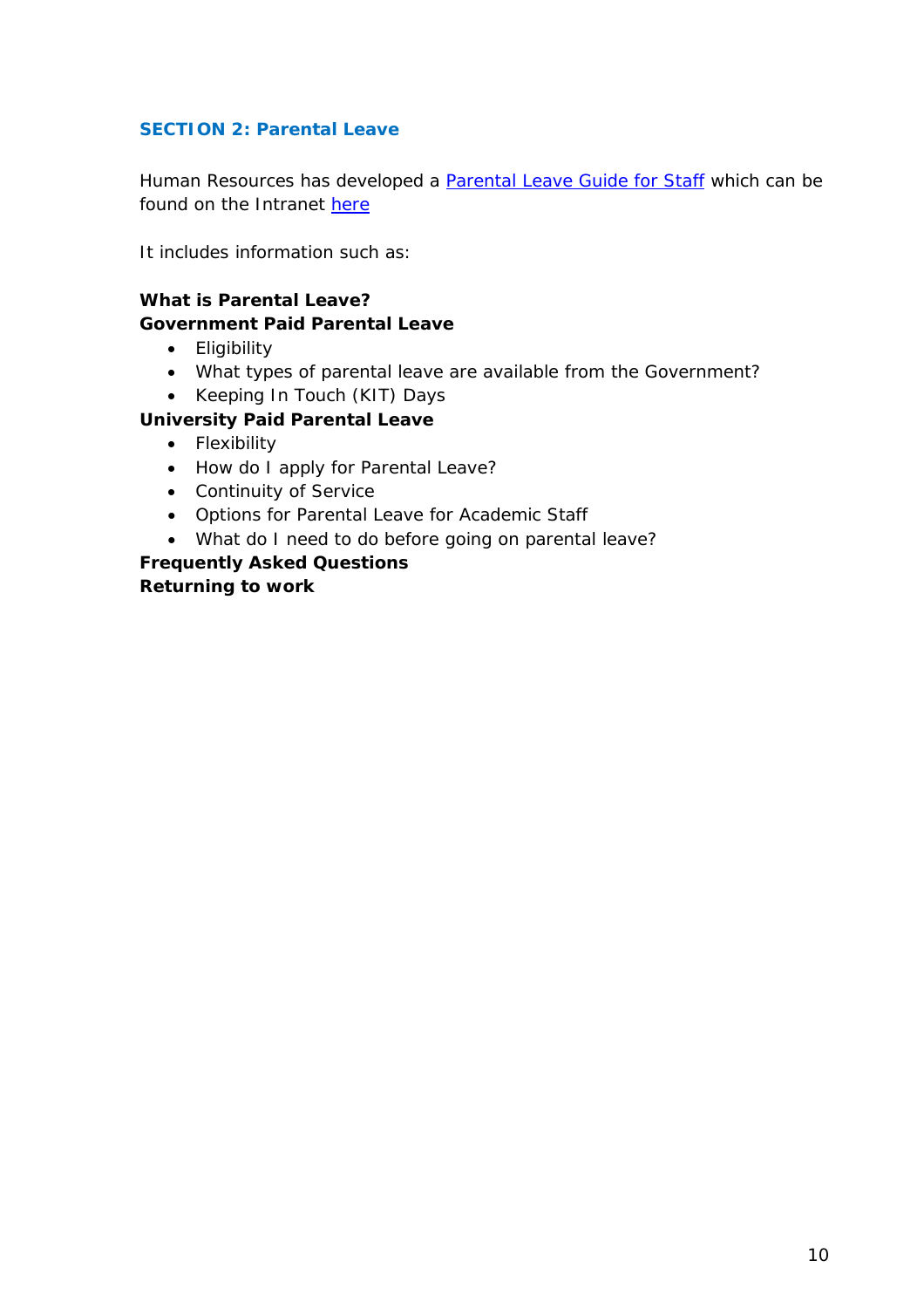# <span id="page-10-0"></span>**SECTION 3: Preparation for Parental Leave**

#### <span id="page-10-1"></span>**Advice for staff**

Both men and women are entitled to apply for Parental Leave. There are a number of things to do before going on Parental Leave:

#### **Determine the amount of Parental Leave required**

The length of time taken for Parental Leave will depend on a range of professional and personal factors.

#### **Meet with your manager and/or Human Resources**

Discuss your Parental Leave and your long-term intentions with your Manager/and or Human Resources. Before going on leave, think about whether you plan to return to work after the child is born or adopted and on what basis – full-time or part-time.

If you intend to resign, employees can still receive Government parental leave payments.

You will also need to discuss with your manager handing over your duties and responsibilities to another colleague while you are away.

#### <span id="page-10-2"></span>**Apply for Parental Leave**

Applications for Parental Leave must be made on the appropriate forms at least three months prior to the expected date of delivery/assumption of care:

#### **How to apply for parental leave**

- Talk to your manager about the options available.
- Read the Parental Leave Guidelines to check whether you qualify for University paid parental leave and/or government paid parental leave.
- If you think you qualify for government paid parental leave, information and factsheets can be found on the Ministry of Business, Innovation and Employment website.
- Complete the University parental leave application form and the Inland Revenue paid parental leave application form, if applicable.
- Send the forms and a copy of the Lead Maternity Carer's certificate with estimated due dates, or the adoption paperwork, as well as any supporting documents to your manager, who will send them to HR.

[Application for Parental Leave form](https://colab.auckland.ac.nz/registers/forms/staff-forms/hr-25.doc) (word) **[Application for Parental Leave form](https://colab.auckland.ac.nz/registers/forms/staff-forms/hr-25.pdf) (pdf)** 

Please see the following link for further information: [https://www.staff.auckland.ac.nz/en/human-resources/leave/types-of-leave](https://www.staff.auckland.ac.nz/en/human-resources/leave/types-of-leave-and-how-to-apply.html#3ba0491369d9d335fff2671f46a159cd)[and-how-to-apply.html#3ba0491369d9d335fff2671f46a159cd](https://www.staff.auckland.ac.nz/en/human-resources/leave/types-of-leave-and-how-to-apply.html#3ba0491369d9d335fff2671f46a159cd)

Please note, once you receive the completed form back from Human Resources you need to forward it to Inland Revenue per the instructions on the form.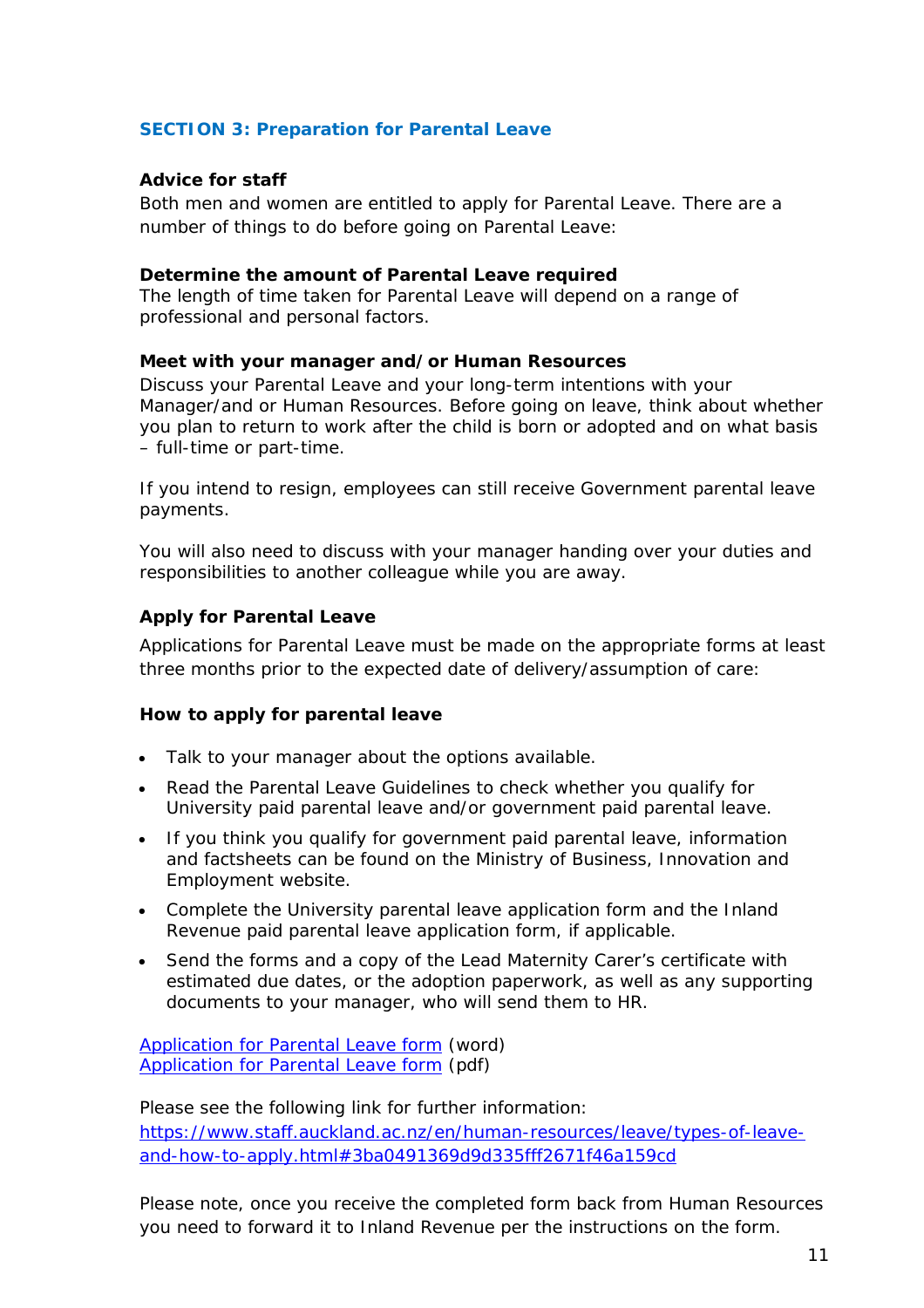# **Enrol in an Early Childhood Education Centre**

Many ECE centres have waiting lists. If you think your child will be enrolled in ECE centre it is advisable to make arrangements as early as possible. For more information on ECE centres, visit [www.equity.auckland.ac.nz/cpc](http://www.equity.auckland.ac.nz/cpc)

## **Familiarise yourself with the University's Flexible Work Policy**

During your pregnancy you may wish to request temporary or long-term flexible work arrangements. Read the [Flexible Work Policy](https://www.auckland.ac.nz/en/about/the-university/how-university-works/policy-and-administration/human-resources1/employer-and-employee-responsibilities/flexible-work-policy-and-procedures-.html)

Temporary flexible work arrangements may not require a formal request. However, if necessary, you can apply for a flexible work arrangement by completing the [Flexible Work Policy Application Form](http://www.auckland.ac.nz/uoa/home/about/eo-equity-office/eo-information-for-staff/eo-family-responsibilities)

The Flexible Work Policy and application form can be accessed at [www.equity.auckland.ac.nz/cpc](http://www.equity.auckland.ac.nz/cpc)

#### **Make alternative arrangements for salary deductions**

Should your parental leave include a period of leave in which you are not paid by the University, you may need to make alternative arrangements for payments which are usually deducted from your salary, eg, Southern Cross Healthcare, KiwiSaver and Superannuation scheme.

#### **Research fellows and parental leave**

Usually the payment for a research fellow on paid parental leave comes from the department/school/faculty NOT the research grant. The policy on [acceptable expenditure for externally funded research](https://www.auckland.ac.nz/en/about/the-university/how-university-works/policy-and-administration/research/finances/externally-funded-research-acceptable-expenditure-guidelines-.html) gives more details about this.

# <span id="page-11-0"></span>**Advice for Managers**

#### **Discuss leave plan with employee**

Encourage pregnant staff to discuss their parental leave plans with you. Discussions should include:

- Dates for finishing and returning to work
- Managing responsibilities and duties before and during leave
- Need for flexible work arrangements
- Other support while pregnant
- Appropriate levels of contact while the employee is on leave
- Keeping in touch hours (up to 40 hours)[1.](#page-11-1)

#### **Work plans before leave**

 $\overline{a}$ 

<span id="page-11-1"></span><sup>1</sup> This allows an employee to perform work from time to time, for example, to attend a team day or change announcement, without it being counted as stopping parental leave, providing it is only a total of 40 hours or less and this work is not within the 28 days after their child was born.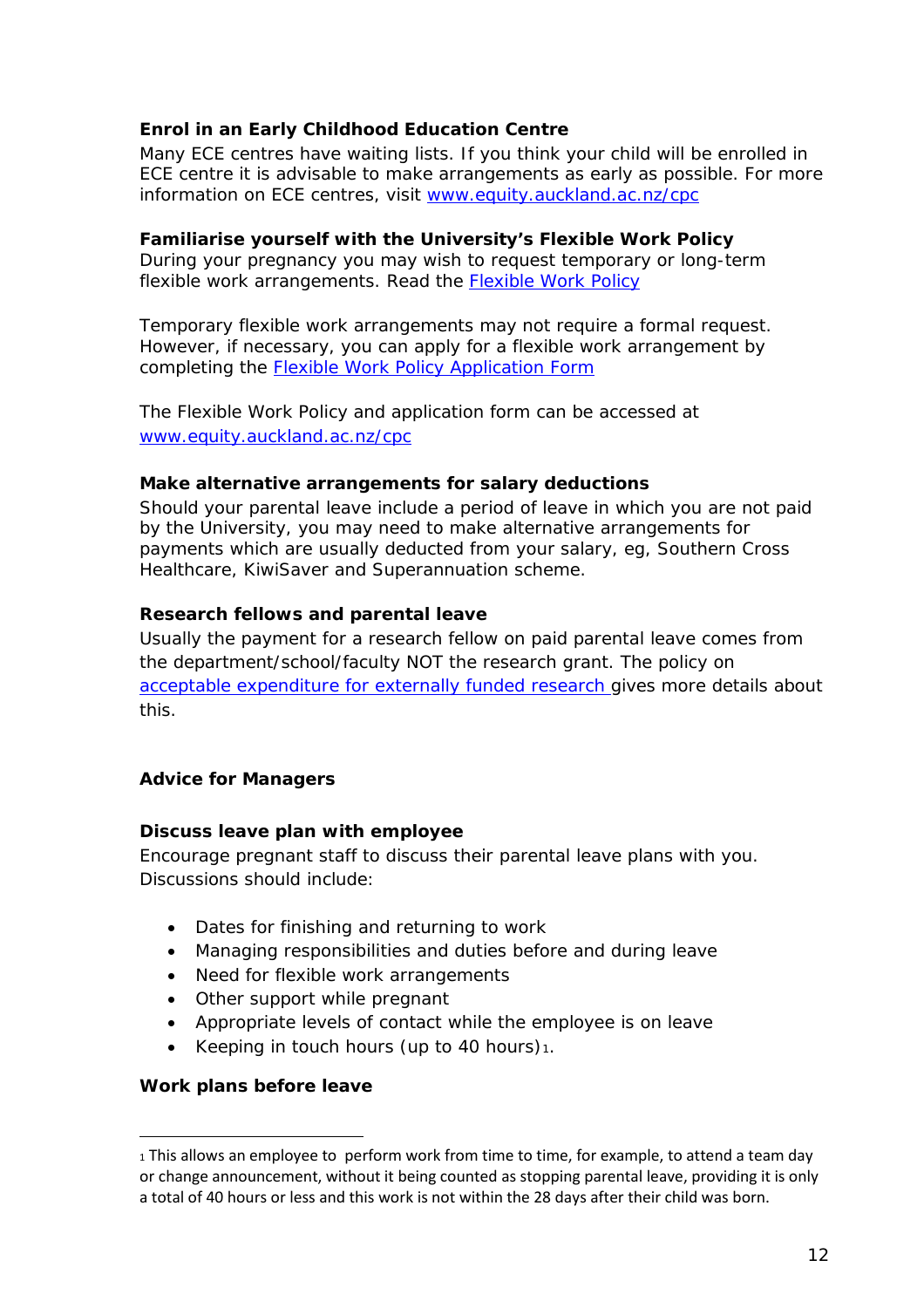Before an employee goes on parental leave, they should advise managers of any work that needs to be completed before the leave period begins. It should be noted that in some circumstances the employee may need to leave earlier than initially planned due to complications relating to pregnancy.

# **Flexible Work Arrangements**

Particularly toward the end of their pregnancy, staff may require informal flexible arrangements on certain days or for longer periods. For more information please read the [Flexible Work Policy](https://www.auckland.ac.nz/en/about/the-university/how-university-works/policy-and-administration/human-resources1/employer-and-employee-responsibilities/flexible-work-policy-and-procedures-.html)

Temporary arrangements may not require a formal request. If required, flexible work arrangement application and approval forms for staff and managers can be accessed at [www.equity.auckland.ac.nz/cpc](http://www.equity.auckland.ac.nz/cpc)

# **Coverage while on leave**

Depending how much leave the employee is taking, work may either be reallocated to a colleague or assigned to a temporary replacement. Discussions should include arrangements for handing over specific duties and responsibilities, whether to a temporary replacement or to other staff. Parental Leave can also be an opportunity to consider secondments.

It is important that an academic staff member's teaching load is not condensed into their returning period. For example if an employee spends the first semester on parental leave, it should be assumed that their teaching load for the entire year will be adjusted into the second semester.

# **Returning to work**

Welcoming a staff member back into the workplace is an important way of acknowledging their value. Evidence shows that staff members place a very high value on the support provided by managers to ease their transition back into the workplace. The University recognises that supportive managers and colleagues can have far greater impact on the return-to-work experience than official policies or legislation.

Managers should arrange a re-orientation session for returning staff, either one-on-one or collectively, depending on the number of staff returning from Parental Leave.

See **SECTION 5 – Returning to Work** for more information.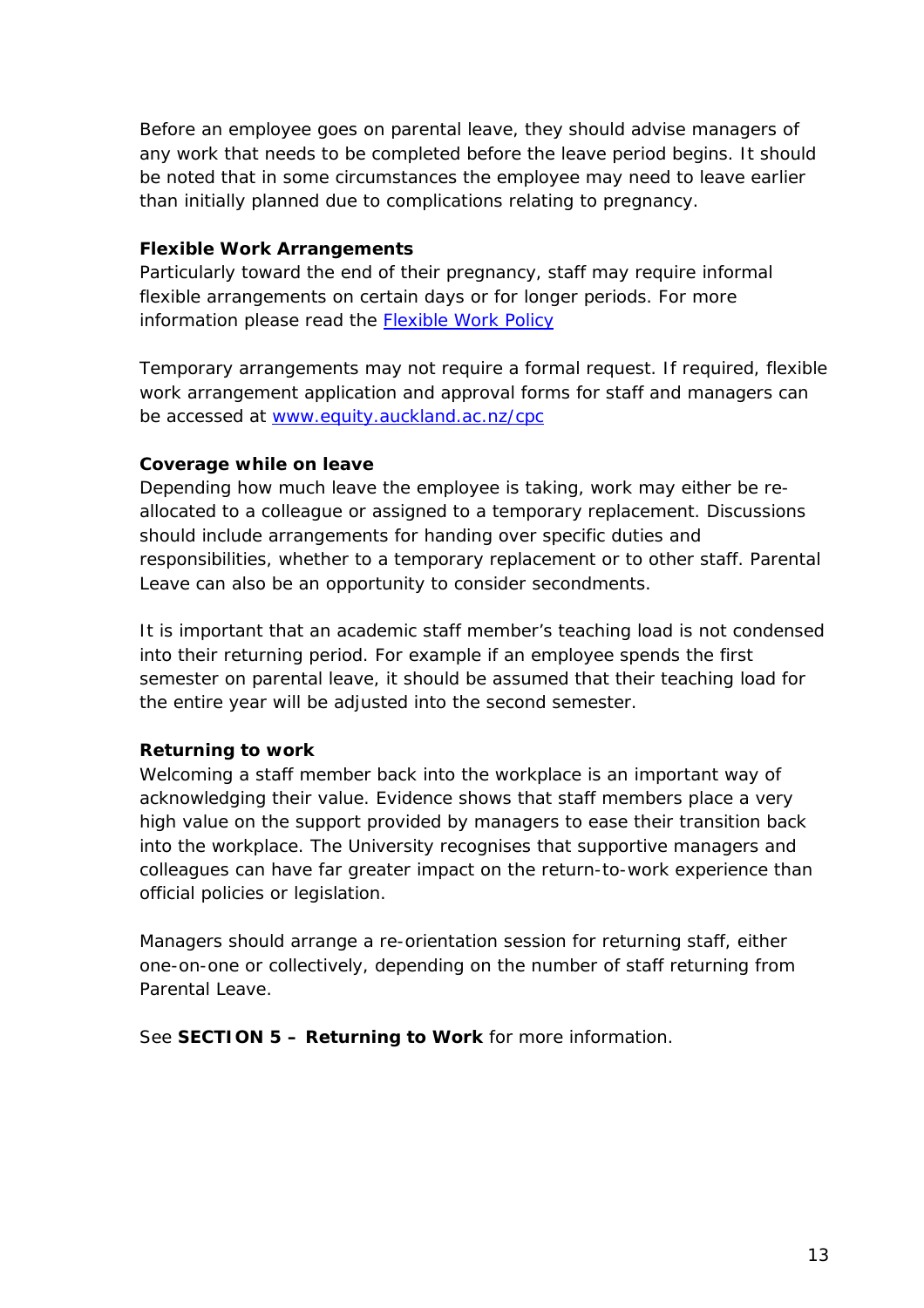# <span id="page-13-0"></span>**SECTION 4: During Parental Leave**

#### <span id="page-13-1"></span>**Staying in touch while on leave**

It is a good idea to discuss what kind of contact would be appropriate for a staff member while they are on Parental Leave. Options may include:

- Obtaining access to University websites and email from home
- Asking a colleague to send pertinent information and/or to telephone regularly with updates on what is happening at the University
- Visiting with their child when appropriate
- Getting in touch with other University parents also on leave

If you are on parental leave but you choose (and your employer agrees) to perform work from time to time, for example, to attend a team day or change announcement, it won't be counted as you having stopped your parental leave by being back at work as long as:

- You only do a total of 40 hours or less of paid work for your employer during your leave, and
- This work is not within the 28 days after your child was born.

#### <span id="page-13-2"></span>**Entitlement to benefits while on leave**

#### **Southern Cross Healthcare**

Contributions through the University's group scheme can be maintained on the discounted premium received while on leave. Staff need to contact Southern Cross on 0800 800 181 and arrange to be invoiced for premiums.

#### **Superannuation schemes**

Staff participating in one of the University's superannuation schemes need to contact payroll to discuss what to do while on leave. The GSF (Government Superannuation Fund) requires contributions while on leave. Contributions while on leave are optional in the NZUSS (New Zealand University Superannuation Scheme).

#### **KiwiSaver**

KiwiSaver does not require contributions from staff on leave but you must contact the scheme provider to discuss a contributions holiday with them.

# <span id="page-13-3"></span>**Continuity of Service**

While an employee is on Parental Leave their service is deemed continuous.

# <span id="page-13-4"></span>**Annual Leave**

You will still accrue annual leave as per your current entitlement while on parental leave. The value of annual leave is calculated on the rolling average of gross earnings during the previous 52 weeks. Therefore, if you take annual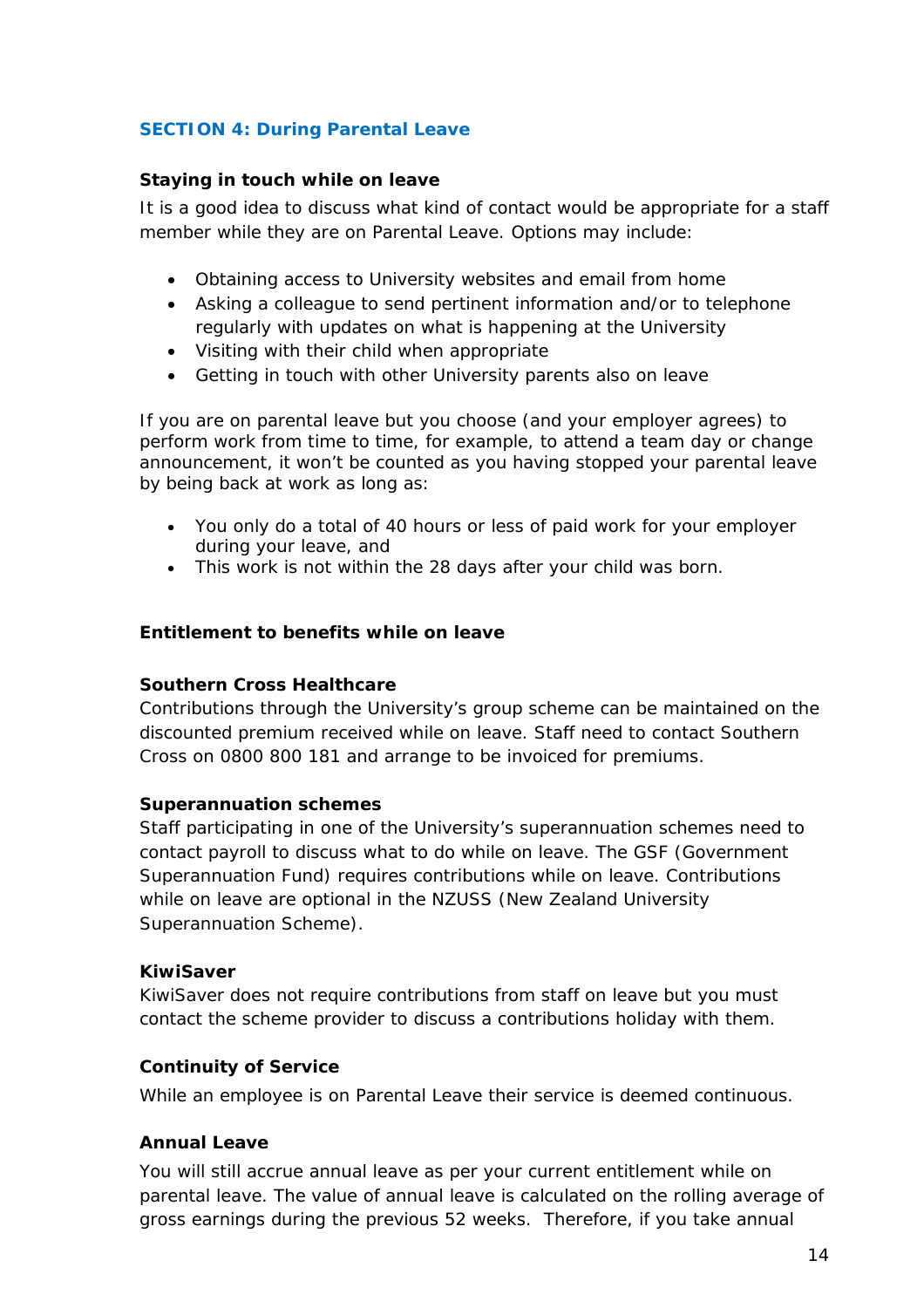leave within 12 months of returning to work, the dollar value of your annual leave may be somewhat reduced based on how much of this period was unpaid leave from the University. This is in line with the Holidays Act 2003.The impact of this provision will lessen the longer you are back at work.

Any annual holidays you became entitled to on the anniversary of your employment before taking parental leave are not affected. Please discuss with your HR team if you have any queries around your annual leave situation.

# <span id="page-14-0"></span>**SECTION 5: Returning to work**

When returning to work after Parental Leave, there are a number of things to consider:

- Giving one month's written notice in advance of your intended return to work date (required)
- Your right to return to same or similar position
- Flexible work options that may be available
- Re-orientation to your department/work area
- Arrangements for breastfeeding your child/expressing/storing milk
- Childcare arrangements

# <span id="page-14-1"></span>**Notice of returning to work**

Staff must provide the University with at least one month's written notice that they are returning to work either on the expected date of return as specified in the original application for Parental Leave, or at an earlier/ later date as agreed with their manager. To enable the University to plan appropriate staffing levels it is helpful to provide as much notice as possible.

# <span id="page-14-2"></span>**Right to return to same or similar position**

Staff returning to work after less than four weeks' Parental Leave are entitled to resume work in the same or similar position unless the position has been made redundant.

Staff returning to work after more than four weeks Parental Leave are entitled to resume work in the same or similar position unless it is a key position which cannot be filled by a temporary replacement or has been made redundant.

"Similar" is defined as having an equivalent salary and grading and involves responsibilities broadly comparable with those exercised in the previous position.

Note: if a role is a key position and cannot be filled by a temporary replacement, you will be informed of this decision within 21 days of applying for Parental Leave. You have the right to challenge the decision (see section 36 and Part 7 of the Parental Leave and Employment Protection Act 1987).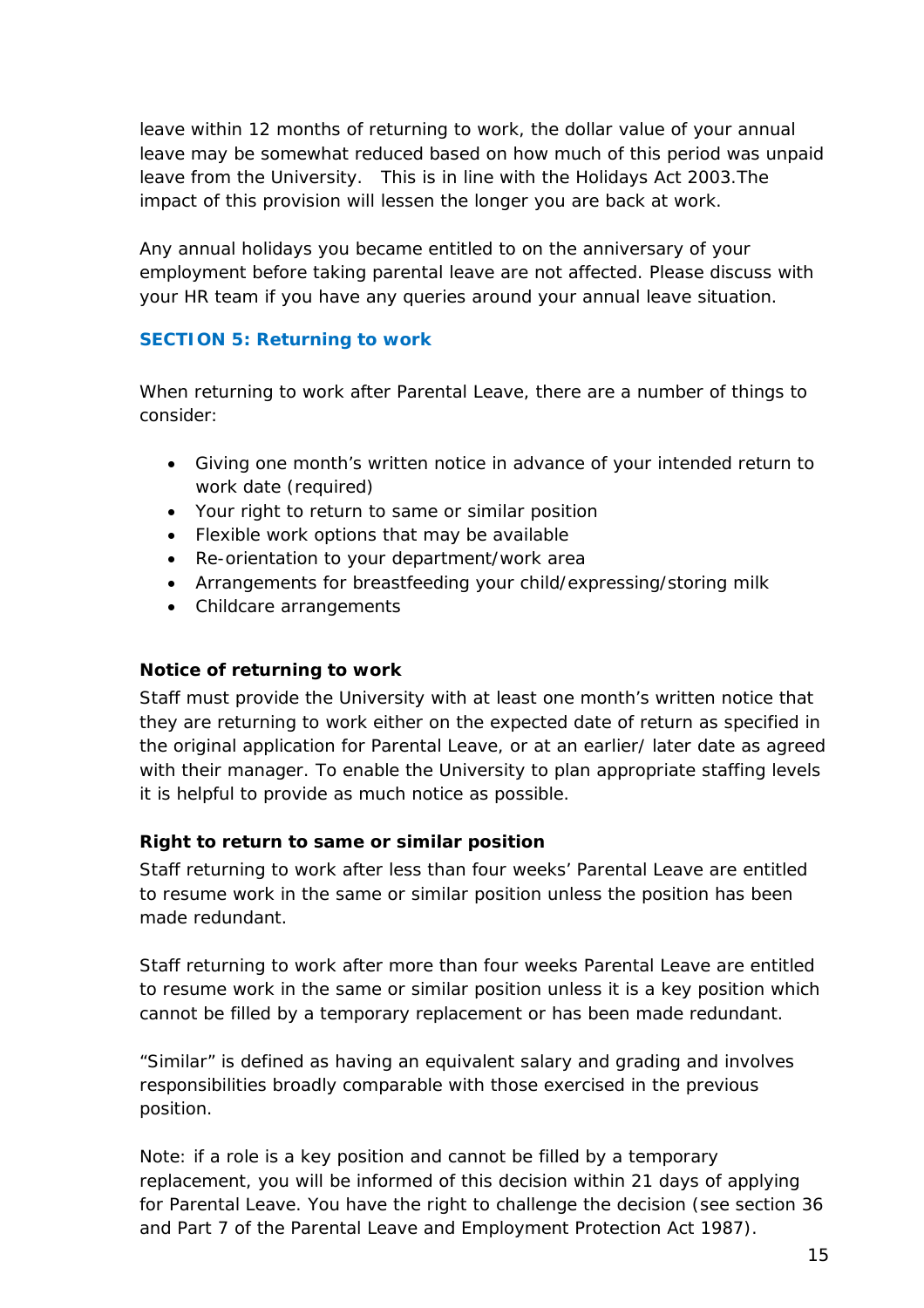# <span id="page-15-0"></span>**The University of Auckland Merit Relative to Opportunity Policy**

The University of Auckland Merit Relative to Opportunity Policy and Guidelines are intended to support fair and equitable procedures for assessing staff performance relative to their opportunities. The policy is particularly relevant to staff with:

- Carer responsibilities for children, elderly parents, or family members
- Ill-health, impairment or medical conditions, whether temporary, episodic or permanent
- Part-time or flexible working arrangements
- Career interruptions and delays such as Parental Leave

# [Merit Relative to Opportunity Policy](https://www.auckland.ac.nz/en/about/the-university/how-university-works/policy-and-administration/equity/merit-relative-to-opportunity-policy-and-procedures-.html)

# **Merit Relative to Opportunity Guidelines**

# <span id="page-15-1"></span>**Flexible Work Options – Statutory Provisions**

Staff have the statutory right to request flexible working options such as hours, start/finish times, days of work or place of work. These options may include working during term time, job sharing and working from home. It could involve more varied activities such as taking a salary reduction and gaining an extra two or three weeks leave to spend with children during school holiday time.

The University's Flexible Work Policy encompasses requests related to carer responsibilities within the Employment Relations Act 2000 Part 6AA, and broader requests for flexibility. Staff should use the application form below. Managers should use the approval form.

# [Flexible Work Policy](https://www.auckland.ac.nz/en/about/the-university/how-university-works/policy-and-administration/human-resources1/employer-and-employee-responsibilities/flexible-work-policy-and-procedures-.html)

[Flexible Work Arrangements Application Form](https://cdn.auckland.ac.nz/assets/central/about/equal-opportunities/policies-and-guidelines/guidelines-for-flexible-work-arrangements/documents/2008-11-flexible-work-arrangements-form.pdf)

# [Flexible Work Approval Form](https://cdn.auckland.ac.nz/assets/central/about/equal-opportunities/Flexible%20Work%20Policy%20Approval%20Form.pdf)

Staff are also welcome to make their request under the Employment Relations Act 2000 (Flexible Working Arrangements). Forms are available at [www.equity.auckland.ac.nz/cpc](http://www.equity.auckland.ac.nz/cpc)

Staff must write to the University and include the following information:

- Your name and today's date
- That the request is made under the Employment Relations Amendment Act 2007 Part 6AA, Flexible Working Arrangements
- The nature of the change you are requesting, and whether it is permanent or temporary. If temporary when it should end.
- How the change will help you provide care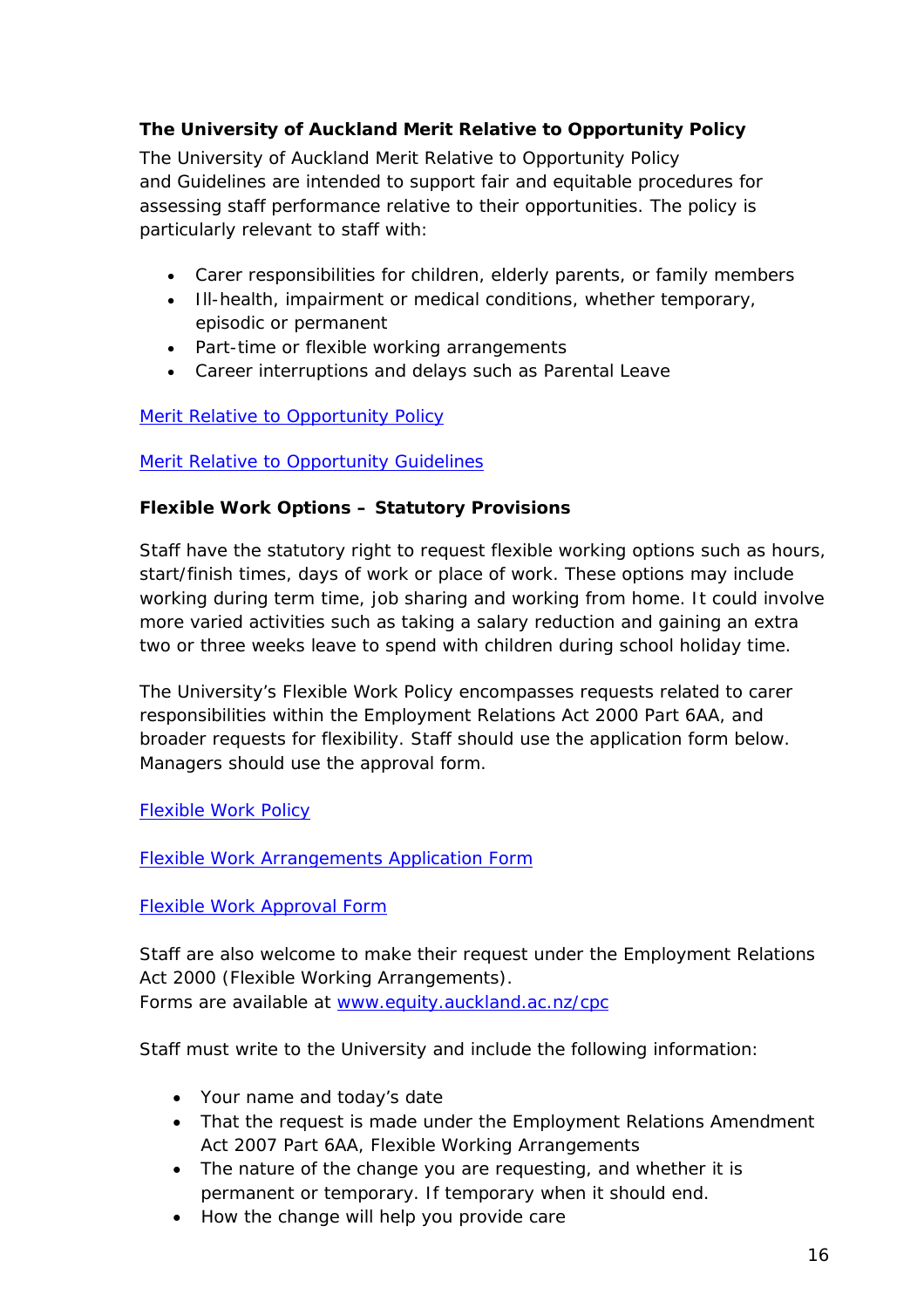• Any changes you think the employer would need to make to the workplace arrangements if your request is approved

The University is required to consider your request. If your request cannot be granted in full, a compromise may be found.

# <span id="page-16-0"></span>**Sick and domestic leave**

Parents or carers are often required to take leave to care for sick children. In most instances this can be taken as part of the parent or caregiver's sick leave entitlement. Please refer to your employment agreement for your leave entitlements or contact HR.

# <span id="page-16-1"></span>**Re-orientation to the workplace**

Managers should provide induction for staff who have been away for three months or longer. This should include introductions to new staff who have been employed since the staff member has been on leave, information about new IT systems which may have been introduced, timetabling changes, and any new policies and procedures. Depending on the length of leave, it may be appropriate to attend training at POD or CLeaR to refresh skills.

The staff member and their manager should discuss their returning hours and locations and ensure these will fit with any breastfeeding or expressing needs.

# <span id="page-16-2"></span>**Parental leave and research**

Funding bodies may allow for a variation of contract/extension to take into account staff on parental leave. Please ensure the funding body are notified in advance, and arrangements confirmed prior to going on Parental leave.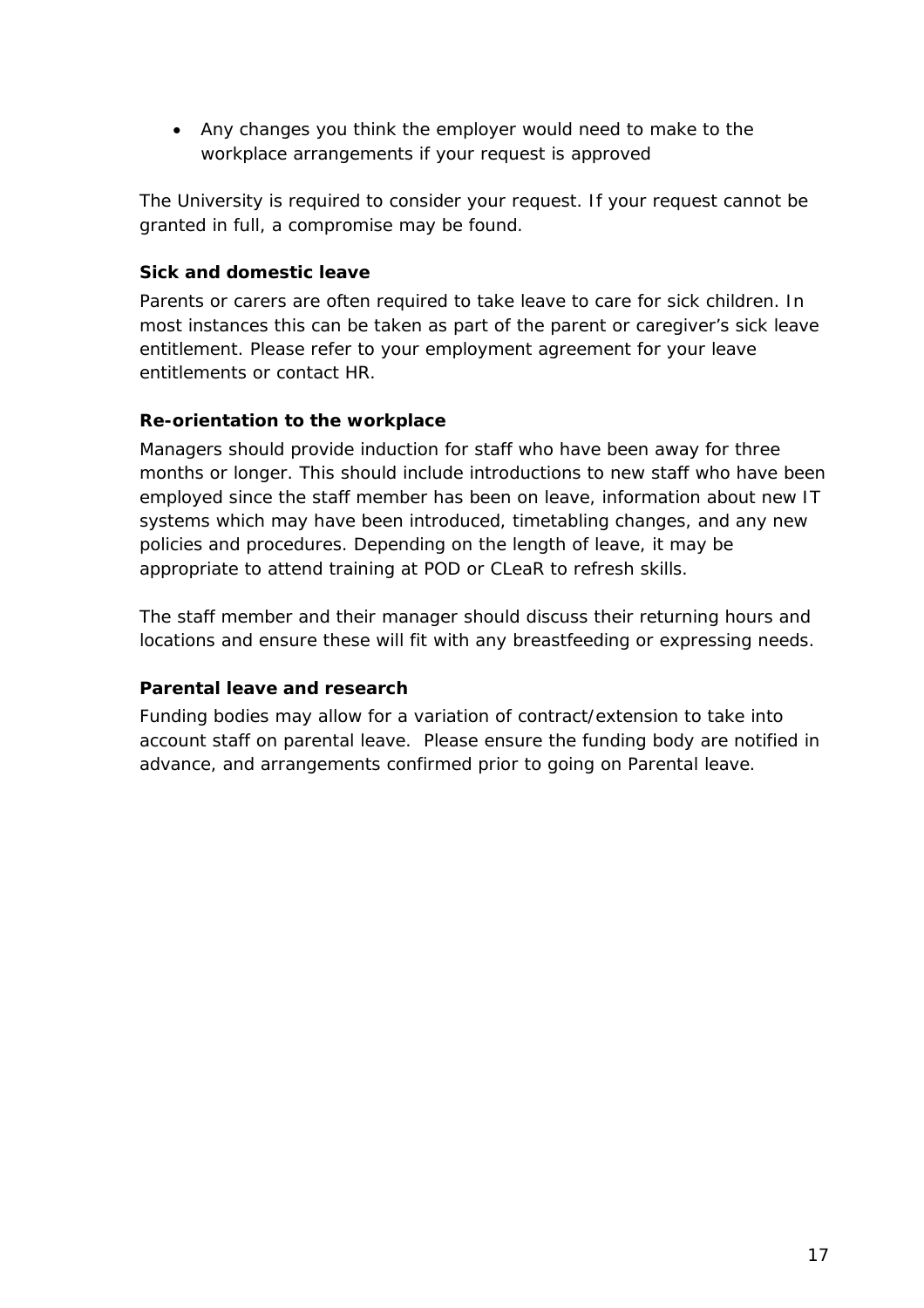# <span id="page-17-0"></span>**SECTION 6: Breastfeeding**

## <span id="page-17-1"></span>**Breastfeeding, expressing, and storing milk**

The University of Auckland recognises the importance and benefits of breastfeeding, and it understands that many women will return to work while they continue to breastfeed. Support of breastfeeding at work can assist women's transition back into the workforce and aid retention of skilled staff. Other benefits can include reduced absenteeism because of improved babies' health.

#### **Supportive environment**

One of the challenges for women returning to work and continuing to breastfeed and/or express milk is the workplace environment. Despite significant evidence showing the importance of breastfeeding to the baby, the mother and the wider society, there are still examples of discomfort around and sometimes discrimination against women breastfeeding in public spaces.

It is against New Zealand's Human Rights Act 1993 to discriminate against breastfeeding mothers, and the Employment Relations Act 2000 provides for breaks and appropriate facilities for breastfeeding in the workplace.

Managers and those in authority have a particular responsibility to ensure a supportive and safe environment for staff who are breastfeeding or expressing milk.

# **Breastfeeding breaks**

The University is committed to providing staff with flexibility and support to take breastfeeding breaks during their working day. Breastfeeding breaks may coincide with lunch and tea breaks. The duration and frequency for these breaks can be negotiated between the staff member and their manager or HoD as part of flexible working hours. Flexible work arrangements should be consistent with the University's operational requirements and be mutually convenient for the employee and their department. They may also include provision for working part-time or from home. Common sense and flexibility by both parties should result in suitable solutions.

Flexible work arrangements include:

- Time off for an employee to breastfeed or express milk
- Travel time to a location to breastfeed or express milk

Whenever possible such breaks shall be treated as working time and remunerated accordingly. Arrangements may be subject to review as the baby's feeding requirements change.

#### **Best Practice Implementation Strategies**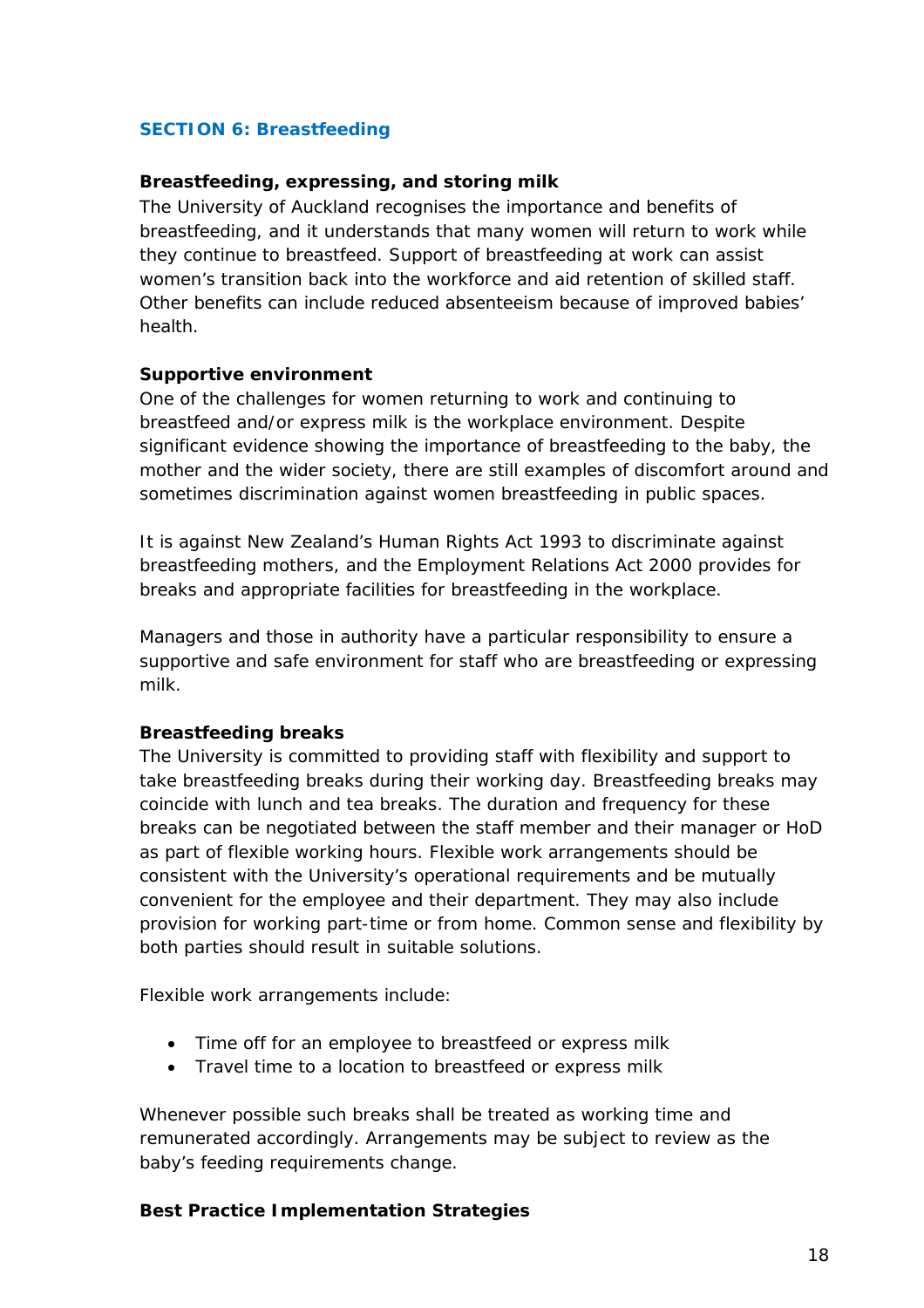- Before the employee goes on parental leave, managers should discuss flexible work options available on their return; part-time, job-share, reduced daily working hours, flexible start, break and finish times, working some hours from home, etc. Please note, that there is no requirement for the employee to advise if they will or are breastfeeding.
- A 'return to work' meeting about a month before the employee plans to return is a useful strategy where the manager and employee can discuss any flexible arrangements which may be required.
- Discussions should be continued with the employee on their return and what support is required. Their needs, i.e. the pattern of breastfeeding, will change over time.

# **Practical Considerations at Work – Reasonable Accommodations**

- **Allowance of time**, 2-3 times per day, to feed or express (infant feeding needs will change quickly in the first 12 months)
- **Access to a private area**. The ideal space is provision of a dedicated breastfeeding room (minimum of 1.5 x 1.5, fitted out to ensure privacy and comfort; blinds, lock, chair, clock, mirror, hand basin, change table, fridge). However, other options include:
	- o Employees own office
	- o Use of an existing rest area, resource room etc. A lockable door, blinds and roster will assist in ease of use
	- o An unused office, meeting room or one which is able to be easily vacated two or three times a day
	- o A quiet curtained or screened off area of the workplace
- Please note that it is absolutely unacceptable for a child to be fed in the toilets and this should never be a consideration.
- **Flexible work scheduling**. Note that this is temporary and will reduce as the child grows older
	- o Most breastfeeding employees will not require more than 30 minutes twice a day and this time will lessen as the child grows.
	- o The manager and employee can explore the employees personal work schedule to help devise appropriate feeding or expressing times.
	- o Any extra time can be added on to regular breaks.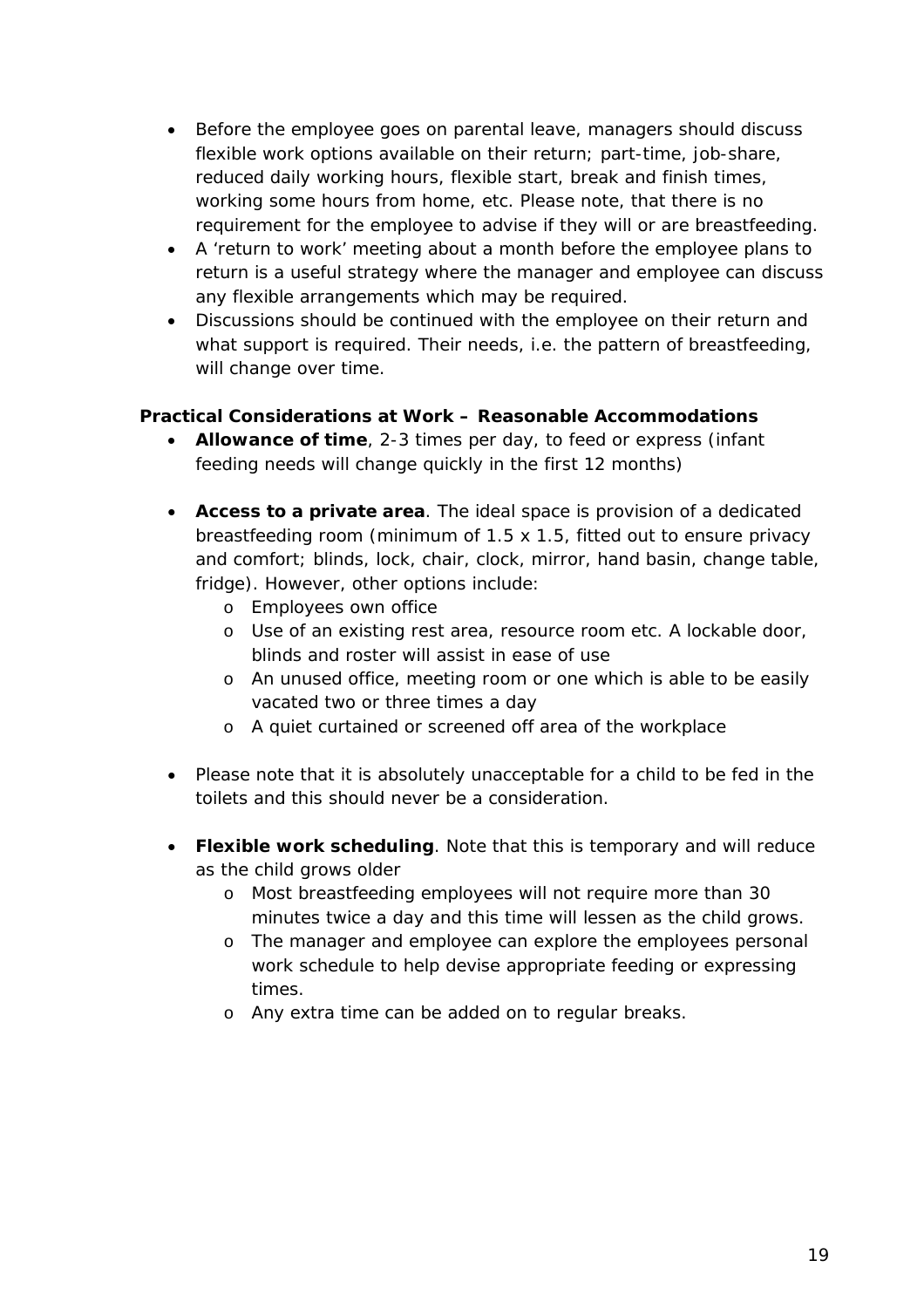# <span id="page-19-0"></span>**Rest Spaces for Breastfeeding or Expressing**

Designated rest spaces for breastfeeding or expressing are available throughout University campuses. Please see **Breastfeeding Facilities** for details of locations and how to access them. Ideally, use of the rooms should be arranged in advance.

# **Mini-fridges**

Portable mini-fridges for storing expressed breastmilk can be borrowed by staff and installed in an office or any appropriate space where there is a power point. They are available from the Equity Office, Faculty of Medical and Health Sciences and Tamaki Innovation Campus. Contact the Faculty of Medical Health Sciences or the Tamaki Innovation campuses directly, as above. Contact the Equity Office at:

# **Equity Office**

Cathie Walsh, Staff Equity Manager East Wing Clock Tower, 119-110 Ext: 87844 Email: [cathie.walsh@auckalnd.ac.nz](mailto:cathie.walsh@auckalnd.ac.nz)

Download [Application for Fridge](https://cdn.auckland.ac.nz/assets/central/about/equal-opportunities/information-for-staff/Combiningparentingandacareerdocs/2015_Fridge_Loan_Application_Form.pdf) to request one.

The most important part of a successful breastfeeding friendly workplace is the willingness to look for solutions. All it takes is some flexible work practices, good communication, a supportive culture and where possible, a little bit of space.

# **Other information sources**

**The La Leche League** is an international organisation committed to helping mothers to breastfeed through mother-to-mother support, education, information, and encouragement and to promote a better understanding of breastfeeding as an important element in the healthy development of the baby and mother. Visit [www.lalecheleague.org.nz](http://www.lalecheleague.org.nz/)

# **Women's Health Action Trust** (Auckland)

For advice from a breastfeeding advocate plus guidelines and tips for breastfeeding in the workplace visit [www.womens-health.org.nz](http://www.womens-health.org.nz/)

**The Right to Breastfeed** Human Rights Commission [www.hrc.co.nz](http://www.hrc.co.nz/)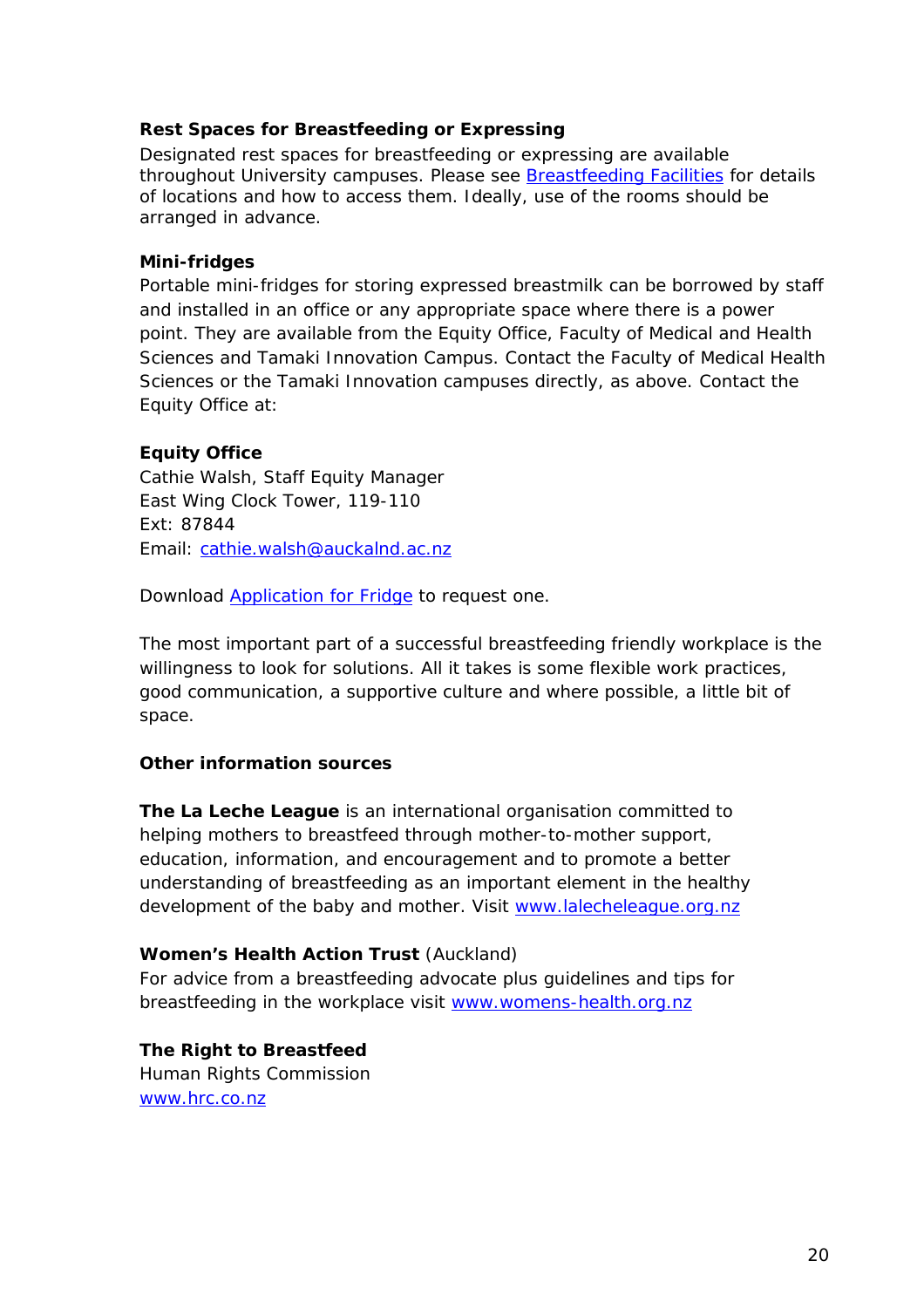# <span id="page-20-0"></span>**SECTION 7: Working and caring for babies and children**

## <span id="page-20-1"></span>**The University of Auckland Early Childhood Education centres**

There are seven early childhood education (ECE) centres at the University:

- Three on the City Campus
- One at the Grafton Campus
- Two at the Epsom Campus
- One at the Tāmaki Campus

The City Campus has a Te Kohanga Reo, and a bilingual centre is located at the Epsom Campus.

All centres are staffed by qualified, experienced and caring people who provide a safe, nurturing environment while meeting the high standards of early childhood education.

As a parent or caregiver, you are welcome to visit and ask questions about any of these facilities. We suggest that you phone the supervisor to arrange a suitable time for you both, as there are certain times of the day that are particularly busy. These facilities often have waiting lists. It is advisable to contact the centres as early as possible .For further information, including contact details, visit [www.equity.auckland.ac.nz/cpc](http://www.equity.auckland.ac.nz/cpc)

# **Salary Sacrifice and ECE fees**

The University of Auckland has a voluntary Salary Sacrifice Arrangement (SSA) for staff who have children in any of the University-based Early Childhood Education (ECE) Centres, including Kōhanga reo and Kōhungahunga. This was a key recommendation in the report on the **Strategic Review of ECE Centres.** 

#### **What is a Salary Sacrifice Arrangement (SSA)?**

A SSA is an arrangement between the University and a staff member whereby the staff member agrees to reduce his/her base salary for future pay periods by a specified annual amount agreed in advance, and a University-based ECE Centre provides the staff member childcare services equivalent in value to the amount of the reduction in the staff member's pay. In other words, ECE fees are deducted from employee's salary before tax.

#### **Who is eligible?**

Any permanent staff member or staff member who has a fixed-term agreement (part-time or full-time) of at least 12 months who has a child attending one of the University's ECE centres is eligible to apply for a SAA. For further information and a copy of the application form, visit [www.equity.auckland.ac.nz/cpc](http://www.equity.auckland.ac.nz/cpc)

#### <span id="page-20-2"></span>**Government childcare assistance subsidies**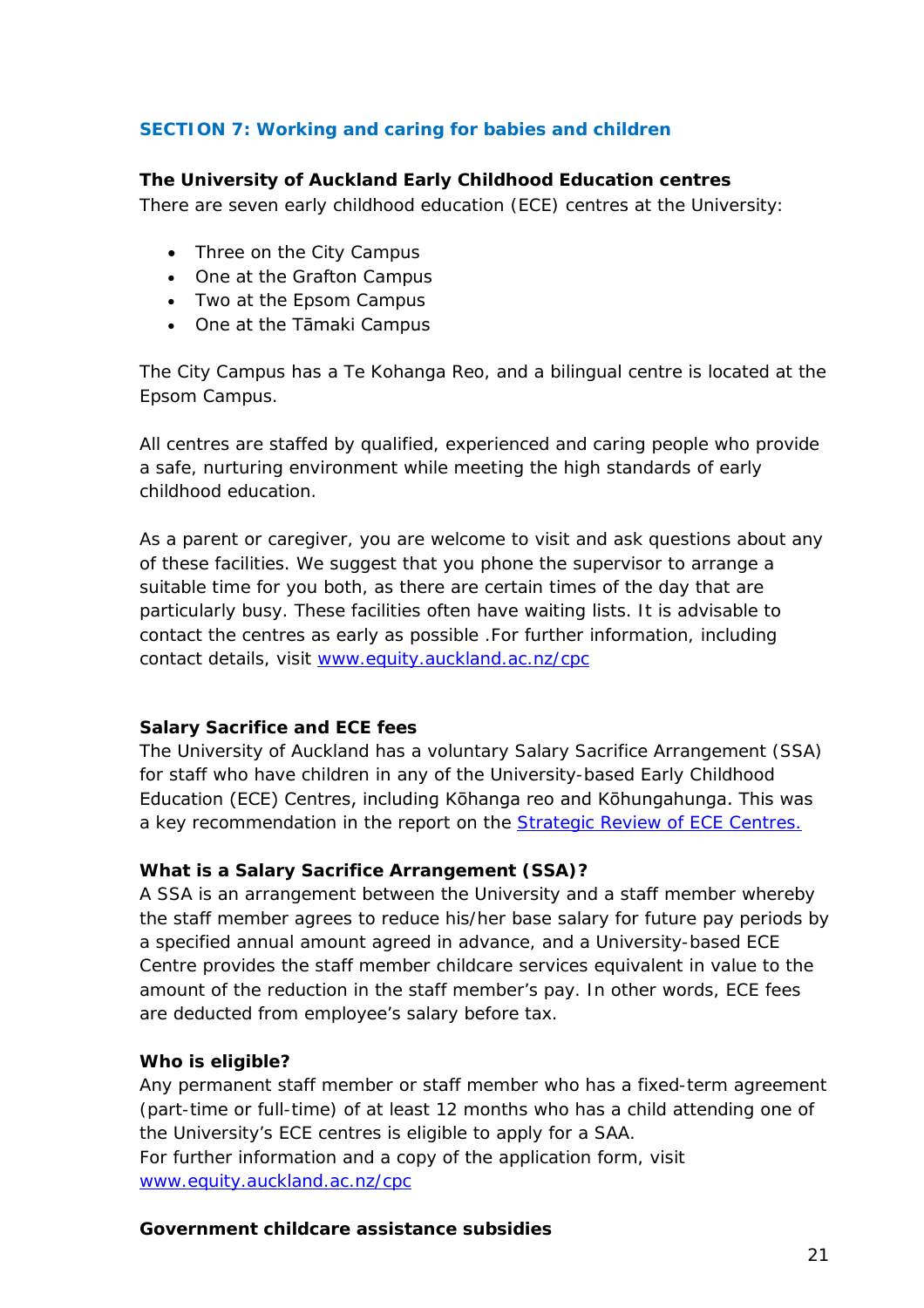The government's Working for Families website provides information on additional subsidies that may be available to staff. Visit [www.workingforfamilies.govt.nz](http://www.workingforfamilies.govt.nz/)

# **Alternative childcare options**

These include private Early Childhood Education (ECE) centres or home-based care. The Ministry of Education provides a website for parents that includes information about how ECE works, types of ECE services (including home-based care) and how to choose an Early Childhood Education Service. Visit [www.minedu.govt.nz/Parents/AllAges/ECEListing.aspx](http://www.minedu.govt.nz/Parents/AllAges/ECEListing.aspx)

# **Out of School Care and Recreation (OSCAR)**

The term "Out of School Care and Recreation" (OSCAR) refers to before-school, after-school and school-holiday programmes for school-aged children (aged five to 13 years), where the care of a child has been formally handed over from a parent or caregiver to an OSCAR provider.

OSCAR offers children a range of activities and experiences in a safe and supportive environment. For parents, the provision of OSCAR in their community can remove barriers to participation in paid work and training. For more information visit [www.oscn.org.nz](http://www.oscn.org.nz/)

# **Children on campus**

For information, including safety issues, read our [Guidelines for](https://www.auckland.ac.nz/en/about/the-university/how-university-works/policy-and-administration/equity/children-on-campus-guidelines.html) Children on [Campus.](https://www.auckland.ac.nz/en/about/the-university/how-university-works/policy-and-administration/equity/children-on-campus-guidelines.html)

# <span id="page-21-0"></span>**Combining Parenting and a Career - seminars and networking opportunities**

The Equity Office, TEU and HR organise CPC seminars and networking opportunities throughout the year. These events are opportunities for staff to hear from leading researchers about topics that may be relevant to those combining parenting and a career, and to meet other colleagues who are also working parents.

See the video interviews with presenters of these previous topics:

- [Gifted and Talented Students in Schools](https://www.auckland.ac.nz/en/about/eo-equity-office/eo-information-for-staff/eo-family-responsibilities/cpc-seminars.html#275e1ee528b536b417b6e17e65934461)
- [Good Mental Health and Wellbeing](https://www.auckland.ac.nz/en/about/eo-equity-office/eo-information-for-staff/eo-family-responsibilities/cpc-seminars.html#6ce18ef36a1eca9cb444a90788529593)
- [Parenthood, Employment and the "Child Penalty"](https://www.auckland.ac.nz/en/about/eo-equity-office/eo-information-for-staff/eo-family-responsibilities/cpc-seminars.html#1cb69436aceeb1f3284c4538ab9cb892)
- Parental Leave and the return to employment: findings from Growing Up [in NZ](https://www.auckland.ac.nz/en/about/eo-equity-office/eo-information-for-staff/eo-family-responsibilities/cpc-seminars.html#33d32995c9f626c46b502fcb0fcd067a)
- [Understanding NCEA](https://www.auckland.ac.nz/en/about/eo-equity-office/eo-information-for-staff/eo-family-responsibilities/cpc-seminars.html#b7bef2719828b455836d14fd4c6fbb6a)
- [What can parents do to help their children succeed at school?](https://www.auckland.ac.nz/en/about/eo-equity-office/eo-information-for-staff/eo-family-responsibilities/cpc-seminars.html#b8b0b3d9c197f95d3186a34477ef663f)
- [What Does Quality Infant-Toddler Care and Education Look Like?](https://www.auckland.ac.nz/en/about/eo-equity-office/eo-information-for-staff/eo-family-responsibilities/cpc-seminars.html#25196881e94e6bf9a11600b2aac81bcc)
- [Parenting Primary Children](https://www.auckland.ac.nz/en/about/eo-equity-office/eo-information-for-staff/eo-family-responsibilities/cpc-seminars.html#fcd620fd06f5116b31d87bcdf45e7690)
- Having it all [Combining babies and a career](https://www.auckland.ac.nz/en/about/eo-equity-office/eo-information-for-staff/eo-family-responsibilities/cpc-seminars.html#7d948664757dd95c0ea0098e59563dc3)
- [Maternal nutrition a healthy start to life](https://www.auckland.ac.nz/en/about/eo-equity-office/eo-information-for-staff/eo-family-responsibilities/cpc-seminars.html#4abdf2146a91ee54af0cafb302afcbe3)
- [Food allergies and intolerances](https://www.auckland.ac.nz/en/about/eo-equity-office/eo-information-for-staff/eo-family-responsibilities/cpc-seminars.html#eba20d5fdeb449527d74e000507f5759)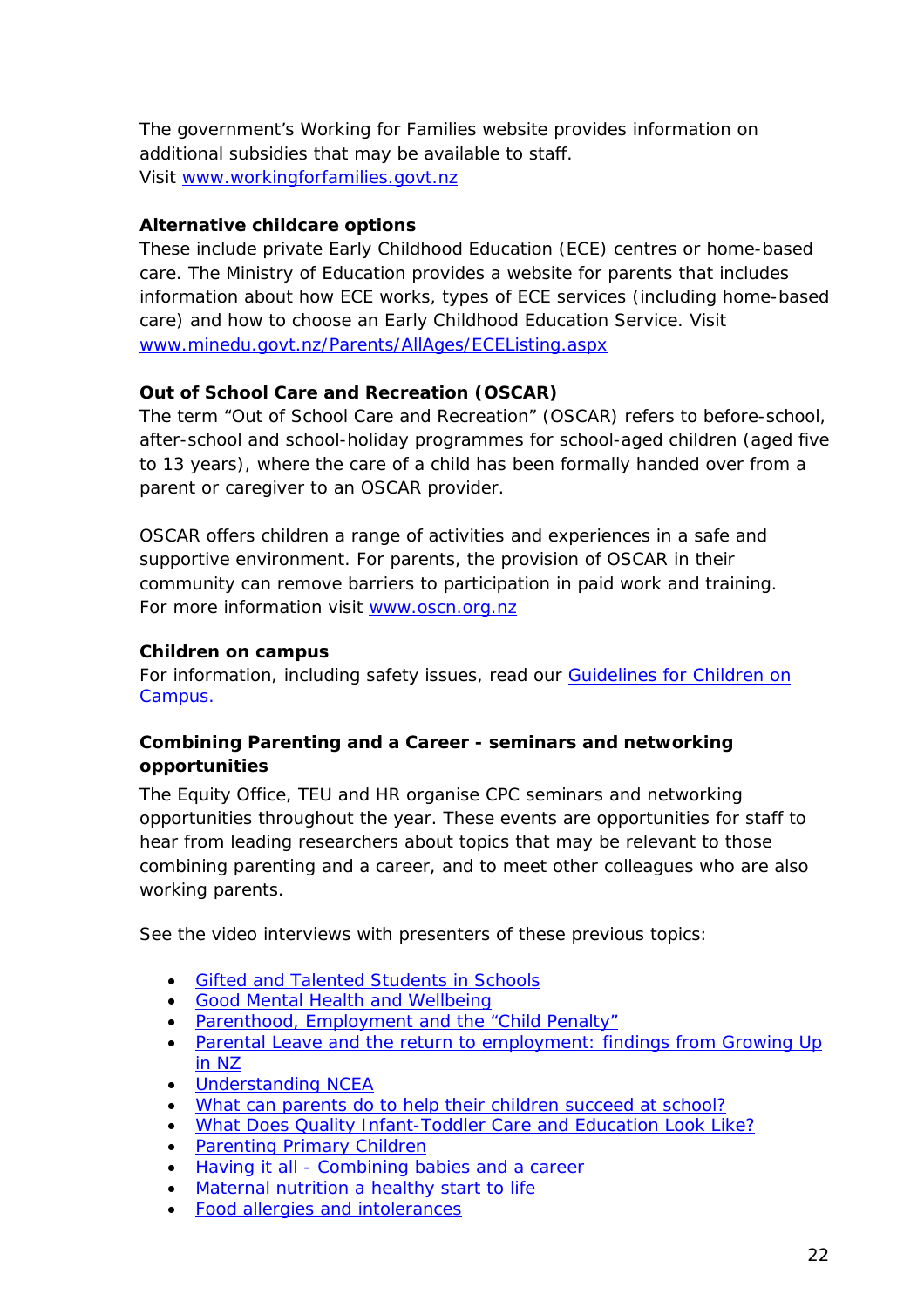To join the mailing list for information on future seminars, email: [equity@auckland.ac.nz](mailto:equity@auckland.ac.nz)

For further information on Combining Parenting and a Career, contact one of the members of the CPC Consultative Group (see the end of this document).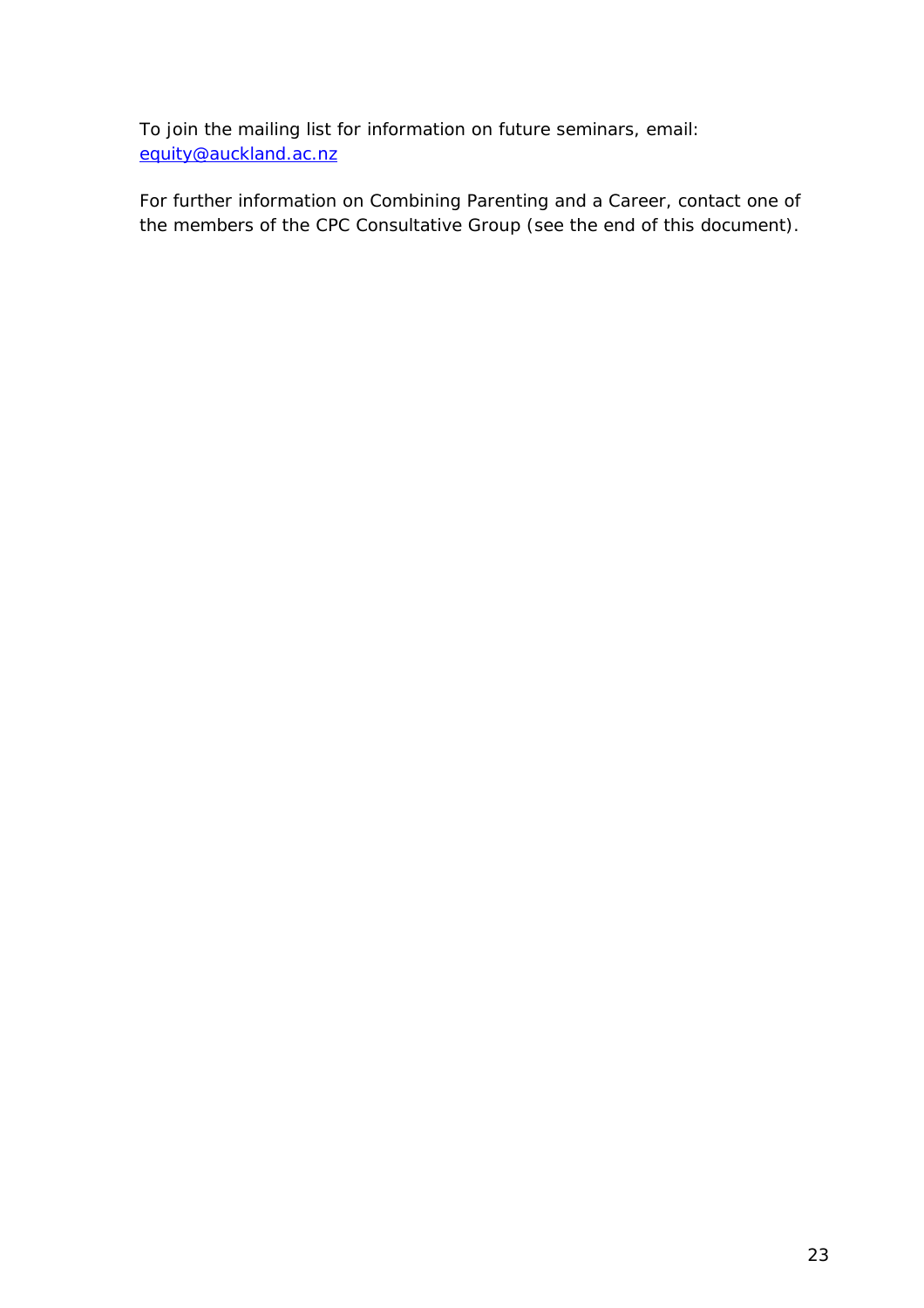# <span id="page-23-0"></span>**SECTION 8: Frequently asked questions**

# **I am on a fixed-term agreement with the University. Am I eligible for Parental Leave?**

Please discuss your entitlement to Parental Leave with your Faculty HR as a number of factors need to be considered, such as your length of service and the start and end dates of your current employment

# **I am a casual staff member with the University. Am I eligible for Parental Leave?**

Casual staff may be eligible for government parental leave payments. The test for this is if an employee has been employed as an employee for at least an average of 10 hours a week for any 26 of the 52 weeks just before the due date of the baby or the date they or their partner becomes the primary carer of the child under 6 permanently. The employment for this test can be with more than one employer and doesn't have to be continuous employment.

# **As a male, am I entitled to University Special Paid Parental Leave and how much?**

Eligible male staff are entitled to University Special Paid Parental Leave, the same as female staff. If you have been with the University for a continuous period of one year you are entitled to take up to nine weeks' paid Parental Leave. This leave can be taken in blocks of one week or more over the first 52 week period following the birth/assumption of care.

If you do not use this leave within the 12 months following the birth or adoption you will forfeit it. If your partner also works at the University one partner can have nine weeks paid leave or the nine weeks can be shared between two people.

# **What happens if the birth is premature and I am still working?**

The commencement date of the Parental Leave is the first working day following your last day of work. The date when you are due to return to work is also moved forward a corresponding number of days. If you have less than 12 months' service because the birth was premature, you will still be entitled to Parental Leave. Additional parental leave payments of up to 13 weeks are available if a baby is born prematurely before 37 weeks. Please inform your Manager/ HR at the earliest convenience, to make arrangements for this.

# **What happens if I decide to return to work before my University Special Paid Leave has finished?**

Please contact your HR to update your University Special Paid Parental leave dates. As with Male Staff, this leave can be taken in blocks of one week or more over the first 52-week period following the birth/assumption of care. This means you may return to work and utilise any unexpended University Special Paid Parental Leave, at a later date within the first 52-week period.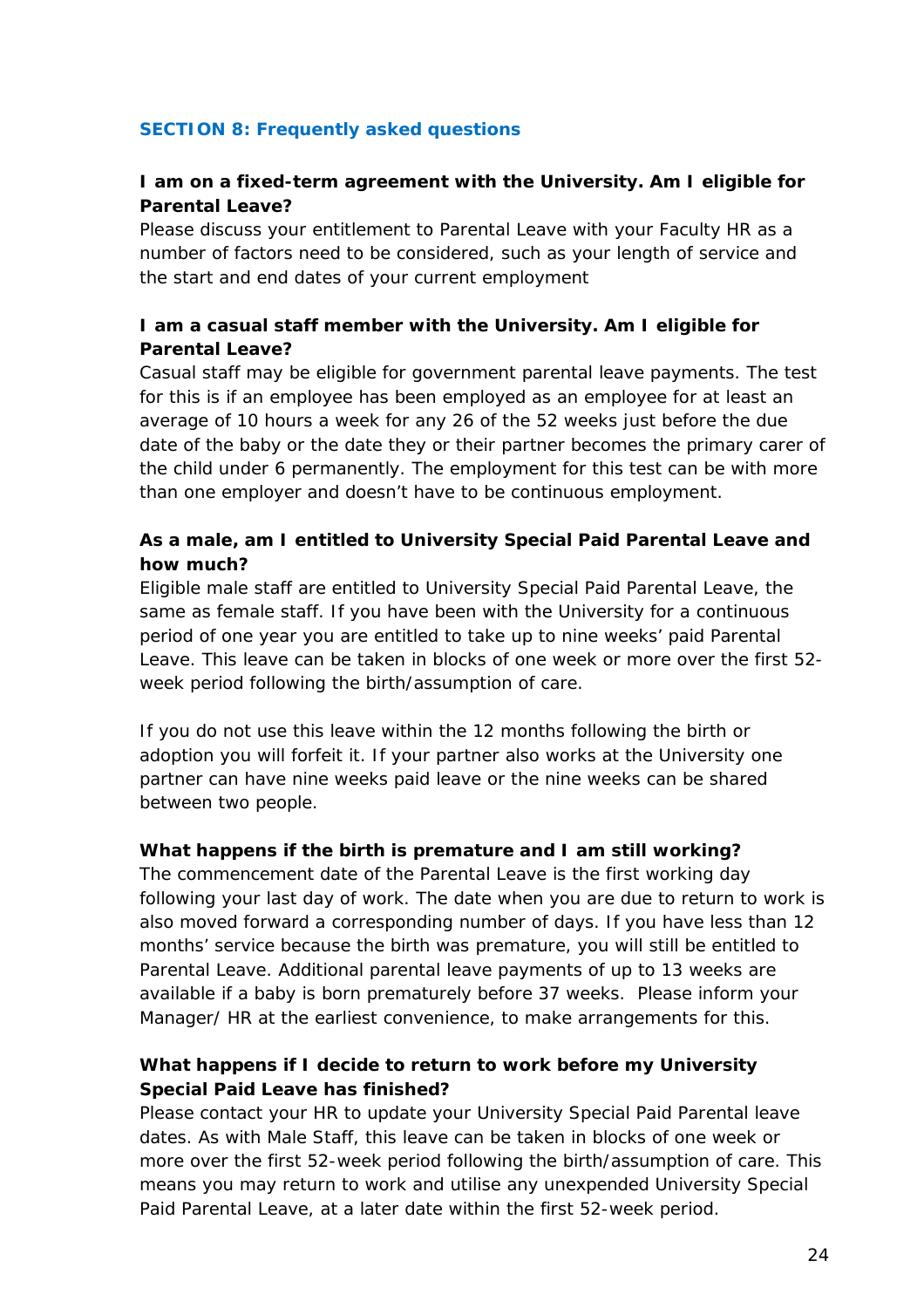# **What happens if I return to work before my Government Paid Leave has finished?**

If you return to work your payments will stop and you will forfeit any outstanding money scheduled to be paid to you by the Government.

# **Can I take annual leave prior to going on Parental Leave?**

It may be advisable to utilise annual leave balance prior to going on Parental leave. This is because holiday pay will be calculated on the rolling average gross earnings of the previous 52 weeks. Therefore any period of unpaid leave will affect the dollar value of your holiday pay. Please talk to your HR team for further information.

# **Can the length of my Parental Leave be extended or reduced?**

You can apply to have your Parental Leave extended or reduced, but not the amount of Paid Parental Leave you are entitled to. If you wish to return to work earlier than planned, please discuss with your Manager and apply in writing to the University one month before the date you wish to resume work. If you wish to return to work later than planned you must discuss this with your Manager and apply in writing to the University one month before the original date you intended to resume work. The maximum length of time you can extend up to is 52 weeks post birth/assumption of care. Discuss with your local HR team should you have any queries.

# **Will my job be kept open for me?**

If you are returning to work after taking less than four weeks' Parental Leave, you are entitled to resume work in the same or similar position unless the position is made redundant. If you return to work after taking more than four weeks' Parental Leave, you are entitled to resume work in the same or similar position unless it is a key position which cannot be filled by a temporary replacement or it is made redundant.

# **What happens if I decide not to return from Parental Leave?**

You may resign by providing the University with written notice per the period stated in your employment agreement. Employment will be deemed to have ended when your Parental Leave period began. Please advise the University as soon as possible of your intentions so the necessary planning can be undertaken.

If you have received the University Paid Parental Leave and decide not to return to work following parental leave, you will be expected to refund the total payment made by the University.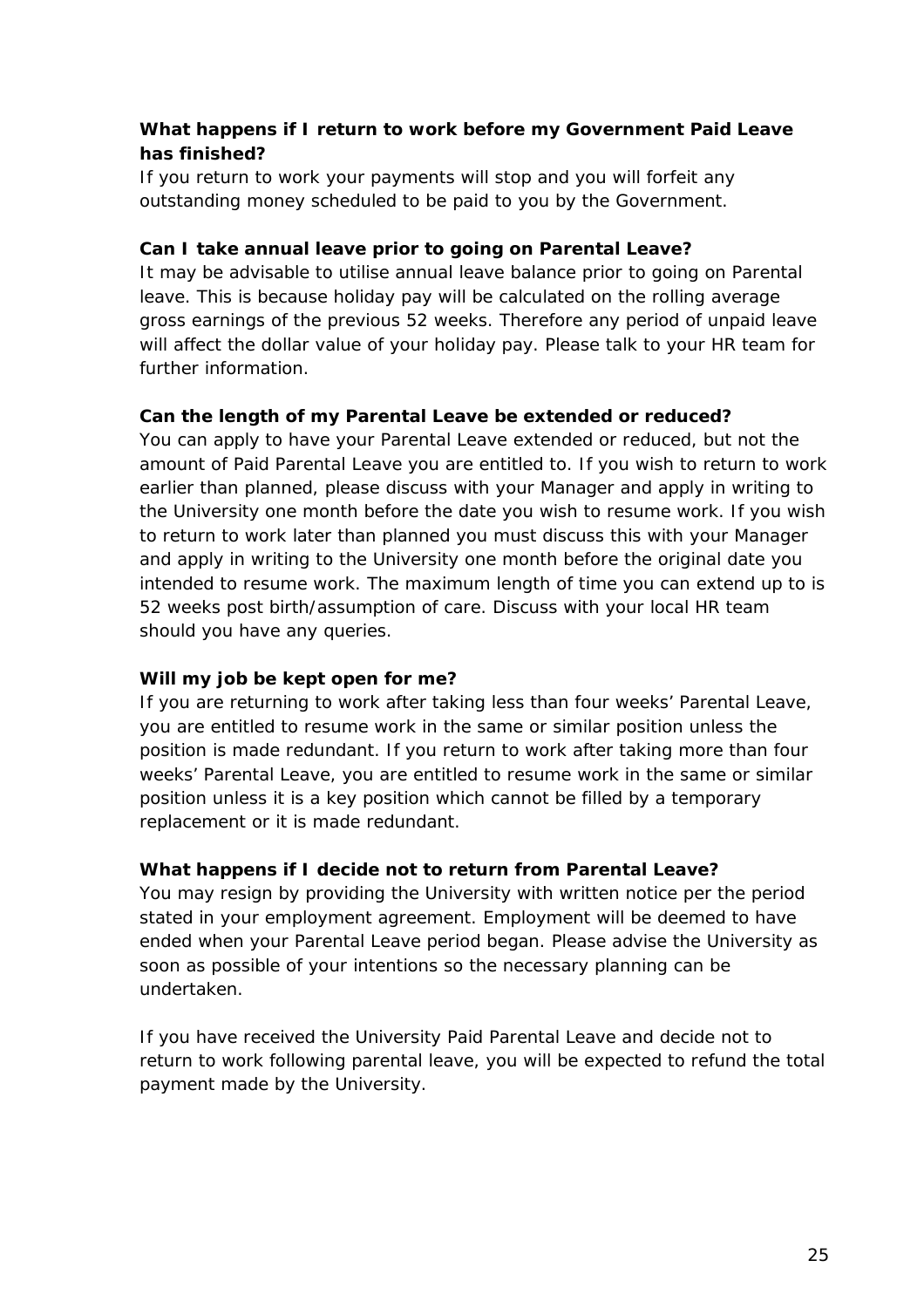**What if I resign then decide I want to return to work after a few years?** Under the University's collective agreements, a staff member who resigns to care for a pre-school child can apply for preferential re-employment within four years of resignation, providing the following conditions are met:

- The absence does not exceed four years from the date of resignation or five years from the date of cessation of duties to take up Parental Leave
- The applicant must produce a birth certificate for the under-school-age child
- The applicant must sign a statutory declaration to the effect that the absence has been due to the care of an under-school-age child, and paid employment has not been entered into for more than 15 hours per week or that other income has been received during that absence.

# **Can I take more than one period of Paid Parental Leave?**

There is no restriction on the number of Paid Parental Leave periods you can take from The University of Auckland. There is also no restriction on the number of pregnancies you can receive payment for on the Government Paid Parental Leave scheme. However, legislation specifies that you need to be at work for six months between the date you returned to work and the expected date of birth of the subsequent child.

# **As a primary care-giver can I take up to 27 weeks paid parental leave?**

Providing you meet the eligibility criteria for both the University Special Paid Parental leave (9 weeks) and the Government Paid Parental Leave (18 weeks), you can, giving you a total of 27 weeks of continuous paid leave.

# **I have arranged to stop working and take my University Paid Parental Leave and Government Paid Parental Leave at 38 weeks. However, I'm only 36 weeks and due to complications associated with my pregnancy my doctor/midwife/obstetrician has told me to stop working now. Does my paid leave begin now or when I am at 38 weeks?**

Pregnant female staff are entitled to take up to a total of up to 10 days' Special Leave without pay for reasons connected with pregnancy. If you haven't taken any Special Leave, your paid leave will begin when you are 38 weeks, but you will not receive any pay or paid leave between weeks 36 and 38. You may wish to use some annual leave to bridge this gap. Please talk to HR to discuss further.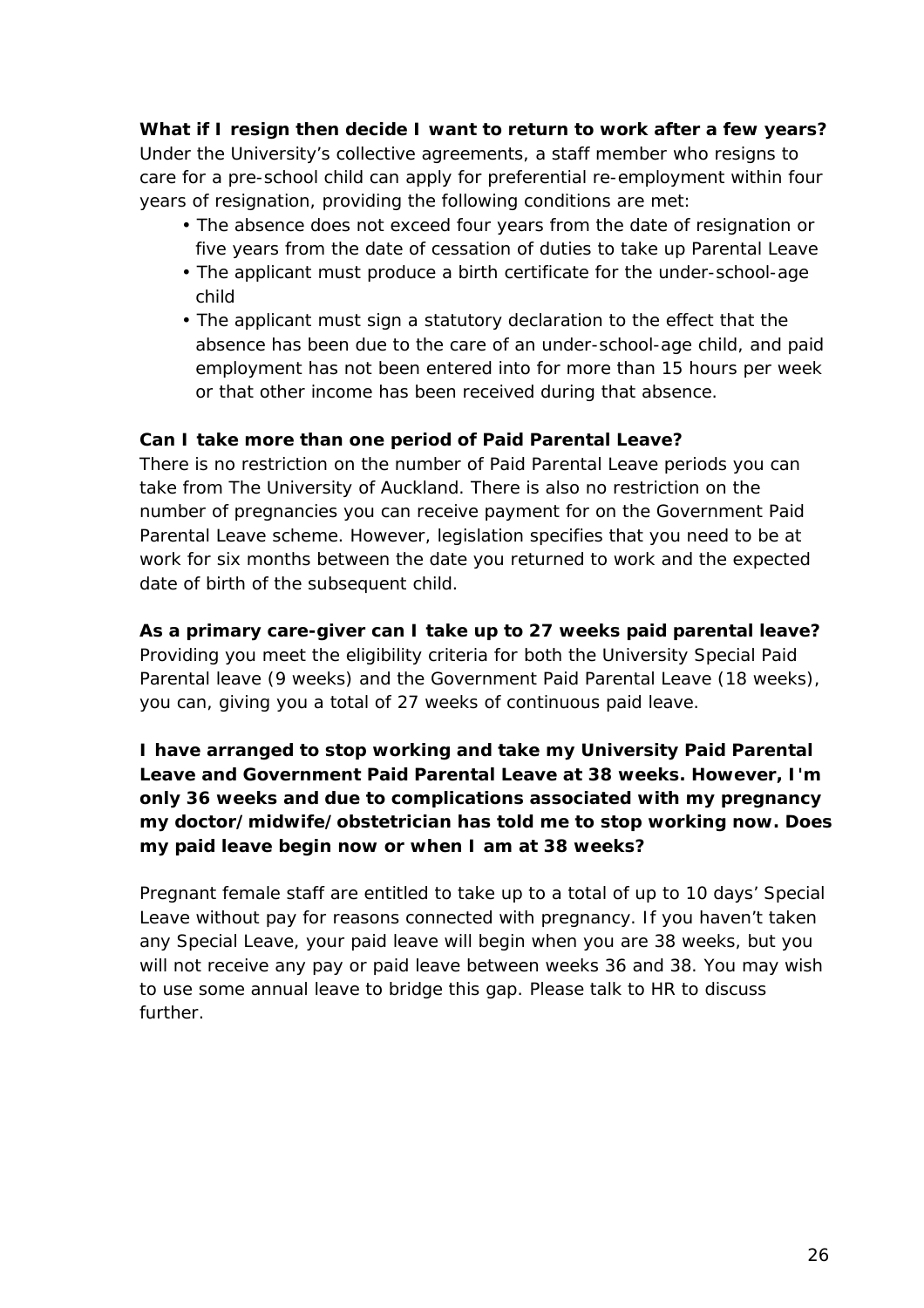# <span id="page-26-0"></span>**SECTION 9: Checklists**

|                | <b>Date</b>                                       | Activity                                                                                                                                                     | <b>Tick</b> |
|----------------|---------------------------------------------------|--------------------------------------------------------------------------------------------------------------------------------------------------------------|-------------|
| 1              |                                                   | Notify manager as early as is appropriate<br>and decide on the length of leave.                                                                              |             |
| $\overline{2}$ |                                                   | Consider needs for flexible work<br>arrangements and discuss with manager<br>(application on HR Forms page).                                                 |             |
| 3              | Early as<br>possible                              | Make booking in ECE Centre.                                                                                                                                  |             |
| $\overline{4}$ | 3 months<br>before<br>leave                       | Apply for Parental Leave (University and/or<br>Government) - Forms on HR website.<br>Complete application send to HR.                                        |             |
| 5              | 3 months<br>before<br>proposed<br>leave<br>begins | Consider if you need a special parking<br>permit for staff with family responsibilities.                                                                     |             |
| 6              |                                                   | If an academic on a grant, check with HoD if<br>a variation of contract may be required to<br>extend end-date.                                               |             |
| 7              |                                                   | Discuss arrangements for hand-over and<br>desired contact during leave (including IT<br>arrangements and availability for part-time<br>work if appropriate). |             |
| 8              | Final<br>month                                    | Make arrangements regarding salary<br>deductions (eg, health insurance,<br>superannuation).                                                                  |             |
| 9              | Final<br>month                                    | Advise manager of possibility of need for<br>arrangements for breastfeeding or<br>expressing on return.                                                      |             |
| 10             | Final day                                         | Hand in parking permit.                                                                                                                                      |             |

# <span id="page-26-1"></span>**Checklist for staff taking Parental Leave**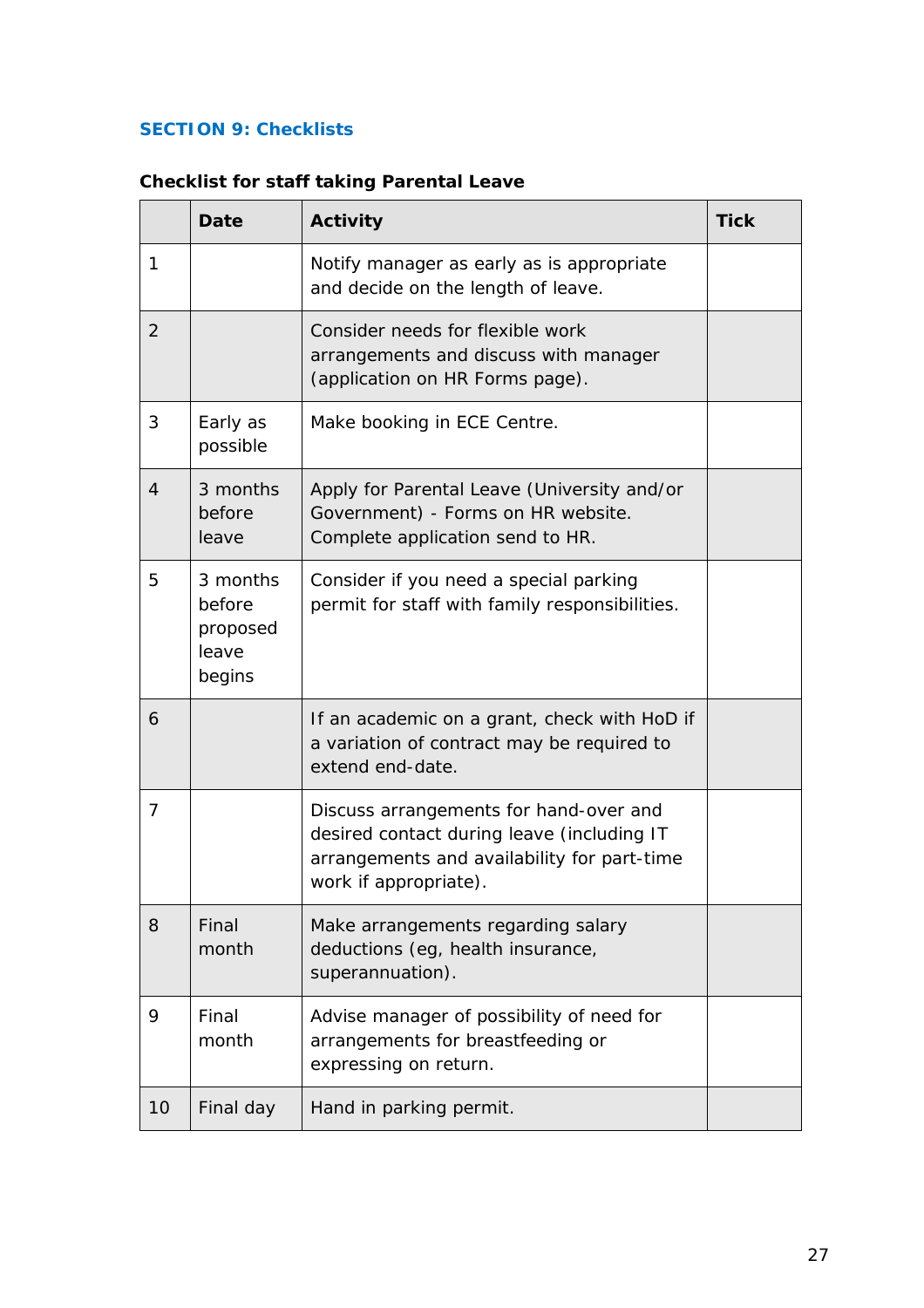|                | <b>Date</b>                 | Activity                                                                                                                                                                                                                                           | <b>Tick</b> |
|----------------|-----------------------------|----------------------------------------------------------------------------------------------------------------------------------------------------------------------------------------------------------------------------------------------------|-------------|
| 1              |                             | Discuss leave plans with staff member<br>and determine an appropriate way of<br>communicating those plans to colleagues.                                                                                                                           |             |
| 2              |                             | Consider what support may be provided<br>(eg, flexible work arrangements).                                                                                                                                                                         |             |
| 3              | 3 months<br>before<br>leave | Sign off Parental Leave Application<br>$form(s)$ .                                                                                                                                                                                                 |             |
| 4              |                             | Make arrangements for handover of work<br>and for coverage during leave (eg, there<br>may be opportunities for a secondment).                                                                                                                      |             |
| 5              |                             | If an academic on a grant, check if a<br>variation of contract may be required to<br>extend end-date.                                                                                                                                              |             |
| 6              |                             | Discuss hours and locations of work<br>considering any needs for breastfeeding<br>or expressing.                                                                                                                                                   |             |
| $\overline{7}$ |                             | Farewell for staff member.                                                                                                                                                                                                                         |             |
| 8              |                             | If agreed by staff member, ensure<br>contact is maintained during leave.                                                                                                                                                                           |             |
| 9              |                             | Prepare induction for return to work<br>which may include updates on staffing, IT<br>systems, new policies, and procedures.<br>Depending on the length of leave, it may<br>be appropriate to attend training at POD<br>or CLeaR to refresh skills. |             |
| 10             |                             | Notify department of the staff member's<br>return date and arrange a welcome upon<br>their return.                                                                                                                                                 |             |

# <span id="page-27-0"></span>**Checklist for managers of staff taking Parental Leave**